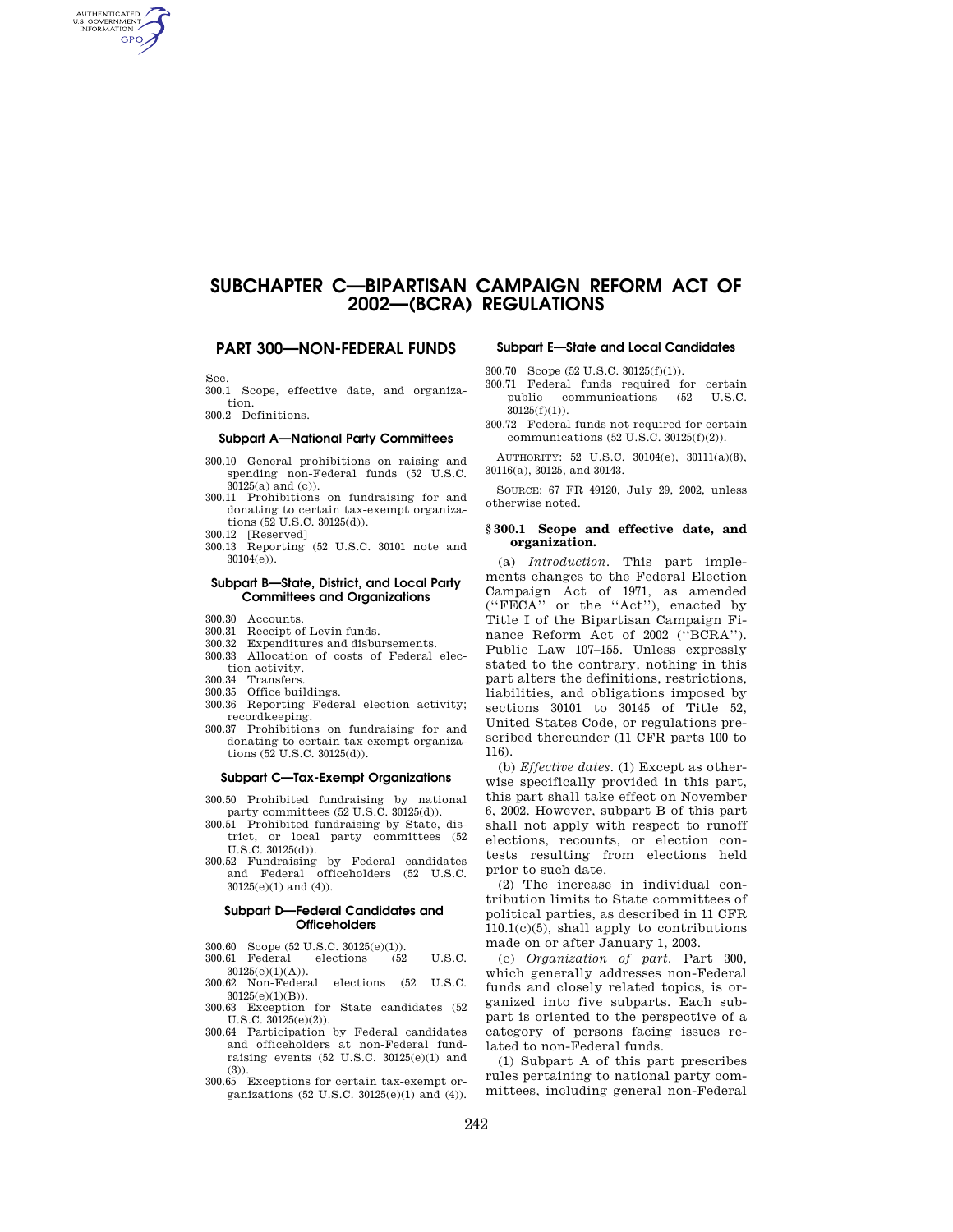funds prohibitions, fundraising, and donation prohibitions with regard to certain tax-exempt organizations, and reporting.

(2) Subpart B of this part pertains to State, district, and local political party committees and organizations. Subpart B of this part focuses on ''Levin Amendment'' to BCRA; office buildings; and fundraising and donation prohibitions with regard to certain tax-exempt organizations.

(3) Subpart C of this part addresses non-Federal funds from the perspective of tax-exempt organizations, setting out rules about prohibited fundraising for certain tax-exempt organizations by national party committees, State, district, and local party committees, and Federal candidates and officeholders.

(4) Subpart D of this part includes regulations pertaining to soliciting non-Federal funds from the perspective of Federal candidates and officeholders in Federal and non-Federal elections; including exceptions for those who are also State candidates and exemptions for those attending, speaking, and appearing as featured guests at fundraising events, or who solicit for certain tax-exempt organizations.

(5) Subpart E of this part focuses on State and local candidates, including regulations about using Federal funds for certain public communications, and exceptions for entirely non-Federal communications.

(6) For rules pertaining to convention and host committees, see 11 CFR part 9008.

[67 FR 49120, July 29, 2002, as amended at 79 FR 77850, Dec. 29, 2014; 81 FR 94240, Dec. 23, 2016]

#### **§ 300.2 Definitions.**

(a) *501(c) organization that makes expenditures or disbursements in connection with a Federal election.* A 501(c) organization *that makes expenditures or disbursements in connection with a Federal election* as that term is used in 11 CFR 300.11, 300.37, 300.50, and 300.51 includes an organization that, within the current election cycle, plans to:

(1) Make expenditures or disbursements in connection with an election for Federal office including for Federal election activity; or

(2) Pay a debt incurred from the making of expenditures or disbursements in connection with an election for Federal office (including for Federal election activity) in a prior election cycle.

(b) *Agent.* For the purposes of part 300 of chapter I, agent means any person who has actual authority, either express or implied, to engage in any of the following activities on behalf of the specified persons:

(1) In the case of a national committee of a political party:

(i) To solicit, direct, or receive any contribution, donation, or transfer of funds; or,

(ii) To solicit any funds for, or make or direct any donations to, an organization that is described in 26 U.S.C 501(c) and exempt from taxation under 26 U.S.C. 501(a) (or has submitted an application for determination of tax exempt status under 26 U.S.C. 501(a)), or an organization described in 26 U.S.C. 527 (other than a political committee, a State, district, or local committee of a political party, or the authorized campaign committee of a candidate for State or local office).

(2) In the case of a State, district, or local committee of a political party:

(i) To expend or disburse any funds for Federal election activity; or

(ii) To transfer, or accept a transfer of, funds to make expenditures or disbursements for Federal election activity; or

(iii) To engage in joint fundraising activities with any person if any part of the funds raised are used, in whole or in part, to pay for Federal election activity; or

(iv) To solicit any funds for, or make or direct any donations to, an organization that is described in 26 U.S.C. 501(c) and exempt from taxation under 26 U.S.C. 501(a) (or has submitted an application for determination of tax exempt status under 26 U.S.C. 501(a)), or an organization described in 26 U.S.C. 527 (other than a political committee, a State, district, or local committee of a political party, or the authorized campaign committee of a candidate for State or local office).

(3) In the case of an individual who is a Federal candidate or an individual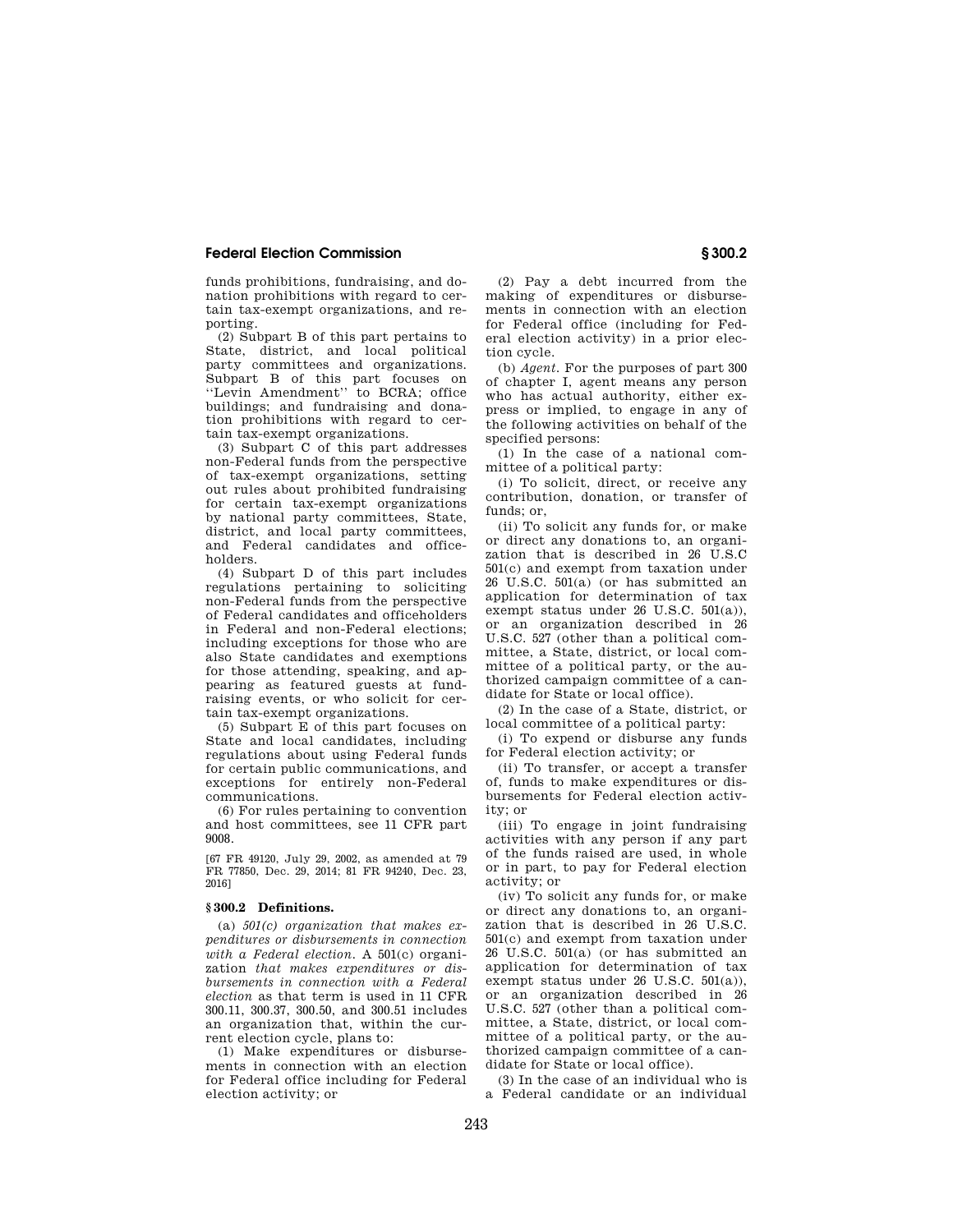holding Federal office, to solicit, receive, direct, transfer, or spend funds in connection with any election.

(4) In the case of an individual who is a candidate for State or local office, to spend funds for a public communication (*see* 11 CFR 100.26).

(c) *Directly or indirectly establish, finance, maintain, or control.* (1) This paragraph (c) applies to national, State, district, and local committees of a political party, candidates, and holders of Federal office, including an officer, employee, or agent of any of the foregoing persons, which shall be referred to as ''sponsors'' in this section.

(2) To determine whether a sponsor directly or indirectly established, finances, maintains, or controls an entity, the factors described in paragraphs  $(c)(2)(i)$  through  $(x)$  of this section must be examined in the context of the overall relationship between sponsor and the entity to determine whether the presence of any factor or factors is evidence that the sponsor directly or indirectly established, finances, maintains, or controls the entity. Such factors include, but are not limited to:

(i) Whether a sponsor, directly or through its agent, owns controlling interest in the voting stock or securities of the entity;

(ii) Whether a sponsor, directly or through its agent, has the authority or ability to direct or participate in the governance of the entity through provisions of constitutions, bylaws, contracts, or other rules, or through formal or informal practices or procedures;

(iii) Whether a sponsor, directly or through its agent, has the authority or ability to hire, appoint, demote, or otherwise control the officers, or other decision-making employees or members of the entity;

(iv) Whether a sponsor has a common or overlapping membership with the entity that indicates a formal or ongoing relationship between the sponsor and the entity;

(v) Whether a sponsor has common or overlapping officers or employees with the entity that indicates a formal or ongoing relationship between the sponsor and the entity;

(vi) Whether a sponsor has any members, officers, or employees who were

**§ 300.2 11 CFR Ch. I (1–1–21 Edition)** 

members, officers or employees of the entity that indicates a formal or ongoing relationship between the sponsor and the entity, or that indicates the creation of a successor entity;

(vii) Whether a sponsor, directly or through its agent, provides funds or goods in a significant amount or on an ongoing basis to the entity, such as through direct or indirect payments for administrative, fundraising, or other costs, but not including the transfer to a committee of its allocated share of proceeds jointly raised pursuant to 11 CFR 102.17, and otherwise lawfully;

(viii) Whether a sponsor, directly or through its agent, causes or arranges for funds in a significant amount or on an ongoing basis to be provided to the entity, but not including the transfer to a committee of its allocated share of proceeds jointly raised pursuant to 11 CFR 102.17, and otherwise lawfully;

(ix) Whether a sponsor, directly or through its agent, had an active or significant role in the formation of the entity; and

(x) Whether the sponsor and the entity have similar patterns of receipts or disbursements that indicate a formal or ongoing relationship between the sponsor and the entity.

(3) *Safe harbor.* On or after November 6, 2002, an entity shall not be deemed to be directly or indirectly established, maintained, or controlled by another entity unless, based on the entities' actions and activities solely after November 6, 2002, they satisfy the requirements of this section. If an entity receives funds from another entity prior to November 6, 2002, and the recipient entity disposes of the funds prior to November 6, 2002, the receipt of such funds prior to November 6, 2002 shall have no bearing on determining whether the recipient entity is financed by the sponsoring entity within the meaning of this section.

(4) *Determinations by the Commission.*  (i) A sponsor or entity may request an advisory opinion of the Commission to determine whether the sponsor is no longer directly or indirectly financing, maintaining, or controlling the entity for purposes of this part. The request for such an advisory opinion must meet the requirements of 11 CFR part 112 and must demonstrate that the entity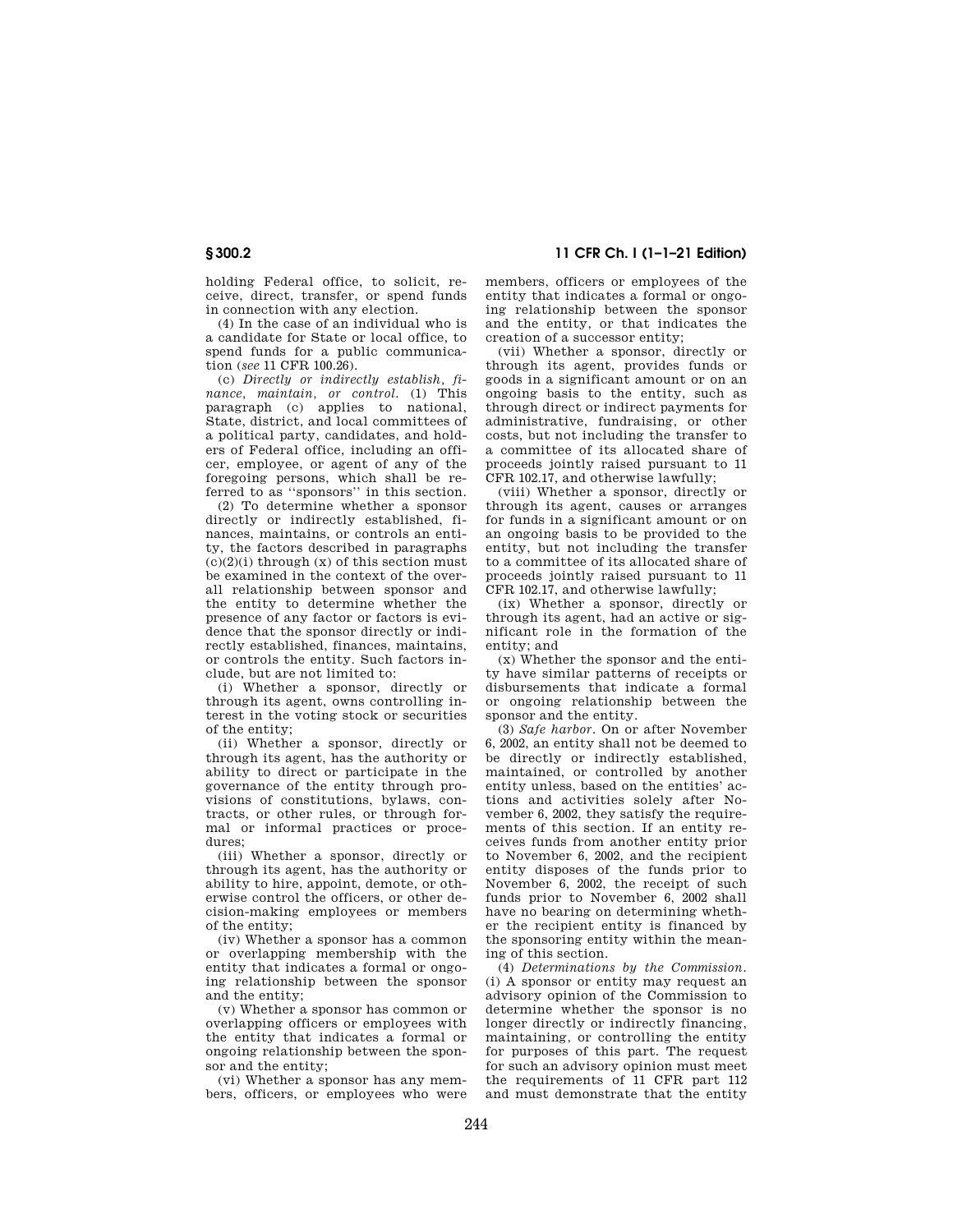is not directly or indirectly financed, maintained, or controlled by the sponsor.

(ii) Notwithstanding the fact that a sponsor may have established an entity within the meaning of paragraph  $(c)(2)$ of this section, the sponsor or the entity may request an advisory opinion of the Commission determining that the relationship between the sponsor and the entity has been severed. The request for such an advisory opinion must meet the requirements of 11 CFR part 112, and must demonstrate that all material connections between the sponsor and the entity have been severed for two years.

(iii) Nothing in this section shall require entities that are separate organizations on November 6, 2002 to obtain an advisory opinion to operate separately from each other.

(d) *Disbursement. Disbursement* means any purchase or payment made by:

(1) A political committee; or

(2) Any other person, including an organization that is not a political committee, that is subject to the Act.

(e) *Donation.* For purposes of part 300, *donation* means a payment, gift, subscription, loan, advance, deposit, or anything of value given to a person, but does not include contributions.

(f) *Federal account. Federal account*  means an account at a campaign depository that contains funds to be used in connection with a Federal election.

(g) *Federal Funds. Federal funds* mean funds that comply with the limitations, prohibitions, and reporting requirements of the Act.

(h) *Levin account. Levin account*  means an account at a campaign depository established by a State, district, or local committee of a political party pursuant to 11 CFR 300.30, for purposes of making expenditures or disbursements for Federal election activity or non-Federal activity (subject to State law) under 11 CFR 300.32.

(i) *Levin funds* mean funds that are raised pursuant to 11 CFR 300.31 and are or will be disbursed pursuant to 11 CFR 300.32.

(j) *Non-Federal account* means an account that contains funds to be used in connection with a State or local election or allocable expenses under 11 CFR 106.7, 300.30, or 300.33.

(k) *Non-Federal funds* mean funds that are not subject to the limitations and prohibitions of the Act.

(l) [Reserved]

(m) *To solicit.* For the purposes of part 300, *to solicit* means to ask, request, or recommend, explicitly or implicitly, that another person make a contribution, donation, transfer of funds, or otherwise provide anything of value. A solicitation is an oral or written communication that, construed as reasonably understood in the context in which it is made, contains a clear message asking, requesting, or recommending that another person make a contribution, donation, transfer of funds, or otherwise provide anything of value. A solicitation may be made directly or indirectly. The context includes the conduct of persons involved in the communication. A solicitation does not include mere statements of political support or mere guidance as to the applicability of a particular law or regulation.

(1) The following types of communications constitute solicitations:

(i) A communication that provides a method of making a contribution or donation, regardless of the communication. This includes, but is not limited to, providing a separate card, envelope, or reply device that contains an address to which funds may be sent and allows contributors or donors to indicate the dollar amount of their contribution or donation to the candidate, political committee, or other organization.

(ii) A communication that provides instructions on how or where to send contributions or donations, including providing a phone number specifically dedicated to facilitating the making of contributions or donations. However, a communication does not, in and of itself, satisfy the definition of ''to solicit'' merely because it includes a mailing address or phone number that is not specifically dedicated to facilitating the making of contributions or donations.

(iii) A communication that identifies a Web address where the Web page displayed is specifically dedicated to facilitating the making of a contribution or donation, or automatically redirects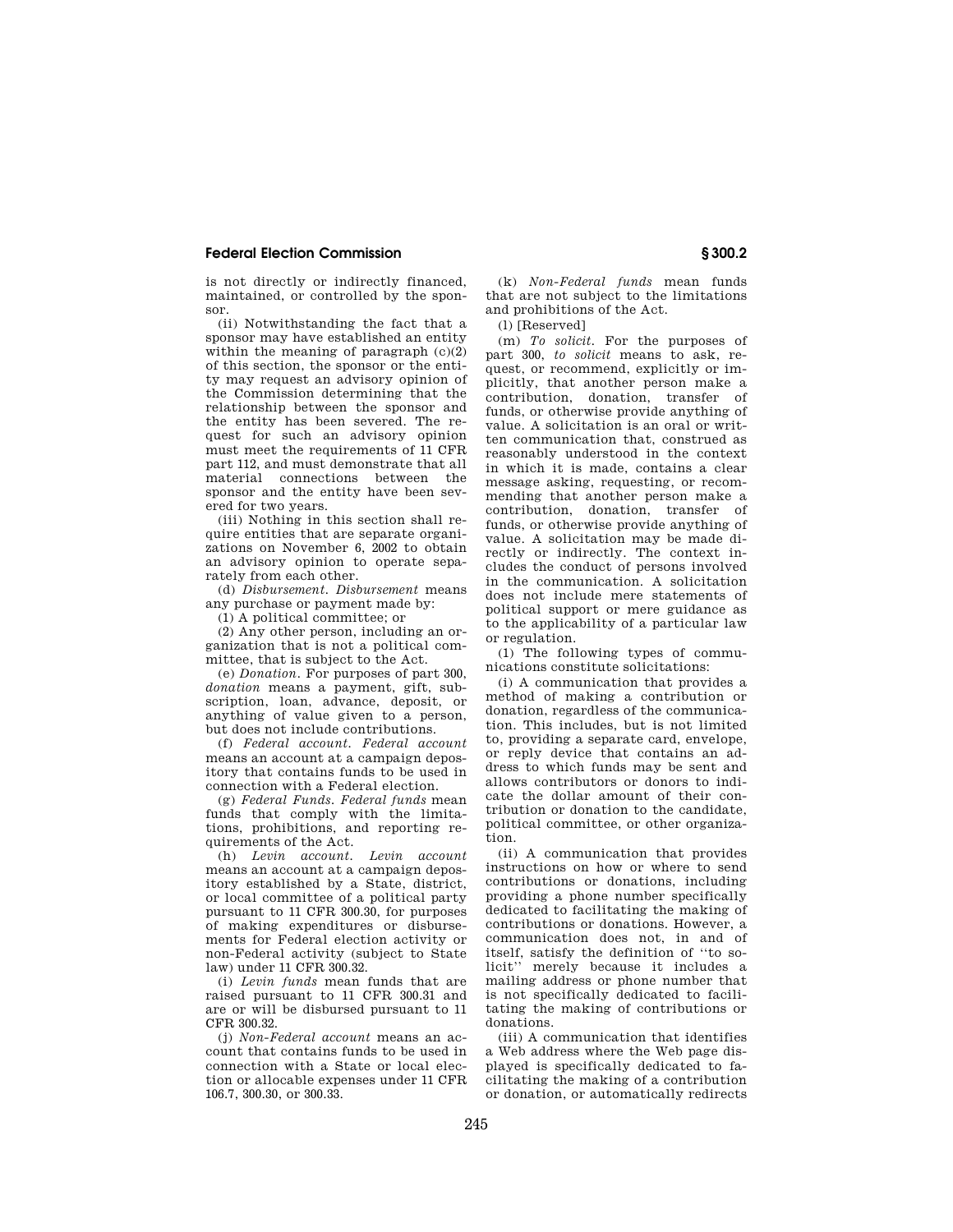the Internet user to such a page, or exclusively displays a link to such a page. However, a communication does not, in and of itself, satisfy the definition of ''to solicit'' merely because it includes the address of a Web page that is not specifically dedicated to facilitating the making of a contribution or donation.

(2) The following statements constitute solicitations:

(i) ''Please give \$100,000 to Group X.''

(ii) ''It is important for our State party to receive at least \$100,000 from each of you in this election.''

(iii) ''Group X has always helped me financially in my elections. Keep them in mind this fall.''

(iv) ''X is an effective State party organization; it needs to obtain as many \$100,000 donations as possible.''

(v) ''Giving \$100,000 to Group X would be a very smart idea.''

(vi) ''Send all contributions to the following address \* \* \*.''

(vii) ''I am not permitted to ask for contributions, but unsolicited contributions will be accepted at the following address \* \* \*.''

(viii) ''Group X is having a fundraiser this week; you should go.''

(ix) ''You have reached the limit of what you may contribute directly to my campaign, but you can further help my campaign by assisting the State party.''

(x) A candidate hands a potential donor a list of people who have contributed to a group and the amounts of their contributions. The candidate says, ''I see you are not on the list.''

(xi) ''I will not forget those who contribute at this crucial stage.''

(xii) ''The candidate will be very pleased if we can count on you for \$10,000.''

(xiii) ''Your contribution to this campaign would mean a great deal to the entire party and to me personally.''

(xiv) Candidate says to potential donor: ''The money you will help us raise will allow us to communicate our message to the voters through Labor Day.''

(xv) ''I appreciate all you've done in the past for our party in this State. Looking ahead, we face some tough elections. I'd be very happy if you could maintain the same level of financial support for our State party this year.''

(xvi) The head of Group X solicits a contribution from a potential donor in the presence of a candidate. The donor asks the candidate if the contribution to Group X would be a good idea and would help the candidate's campaign. The candidate nods affirmatively.

(3) The following statements do not constitute solicitations:

(i) During a policy speech, the candidate says: ''Thank you for your support of the Democratic Party.''

(ii) At a ticket-wide rally, the candidate says: ''Thank you for your support of my campaign.''

(iii) At a Labor Day rally, the candidate says: ''Thank you for your past financial support of the Republican Party.''

(iv) At a GOTV rally, the candidate says: ''Thank you for your continuing support.''

 $\overline{v}$  At a ticket-wide rally, the candidate says: ''It is critical that we support the entire Democratic ticket in November.''

(vi) A Federal officeholder says: ''Our Senator has done a great job for us this year. The policies she has vigorously promoted in the Senate have really helped the economy of the State.''

(vii) A candidate says: ''Thanks to your contributions we have been able to support our President, Senator and Representative during the past election cycle.''

(n) *To direct.* For the purposes of part 300, *to direct* means to guide, directly or indirectly, a person who has expressed an intent to make a contribution, donation, transfer of funds, or otherwise provide anything of value, by identifying a candidate, political committee or organization, for the receipt of such funds, or things of value. The contribution, donation, transfer, or thing of value may be made or provided directly or through a conduit or intermediary. Direction does not include merely providing information or guidance as to the applicability of a particular law or regulation.

(o) *Individual holding Federal office. Individual holding Federal office* means an individual elected to or serving in the office of President or Vice President of the United States; or a Senator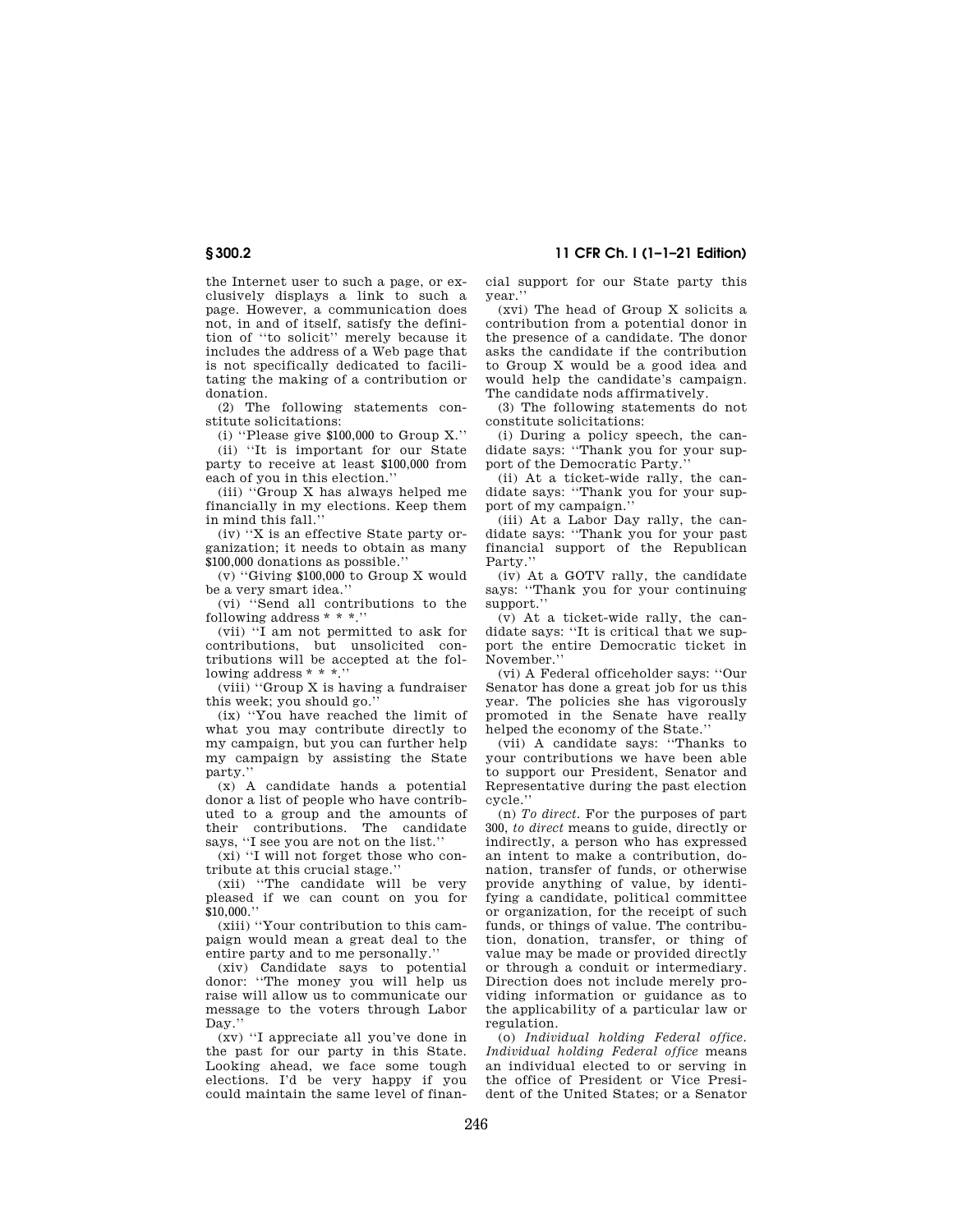or a Representative in, or Delegate or Resident Commissioner to, the Congress of the United States.

[67 FR 49120, July 29, 2002, as amended at 67 FR 78682, Dec. 26, 2002; 71 FR 13933, Mar. 20, 2006]

### **Subpart A—National Party Committees**

#### **§ 300.10 General prohibitions on raising and spending non-Federal funds (52 U.S.C. 30125(a) and (c)).**

(a) *Prohibitions.* A national committee of a political party, including a national congressional campaign committee, must not:

(1) Solicit, receive, or direct to another person a contribution, donation, or transfer of funds, or any other thing of value that is not subject to the prohibitions, limitations and reporting requirements of the Act;

(2) Spend any funds that are not subject to the prohibitions, limitations, and reporting requirements of the Act; or

(3) Solicit, receive, direct, or transfer to another person, or spend, Levin funds.

(b) *Fundraising costs.* A national committee of a political party, including a national congressional campaign committee, must use only Federal funds to raise funds that are used, in whole or in part, for expenditures and disbursements for Federal election activity.

(c) *Application.* This section also applies to:

(1) An officer or agent acting on behalf of a national party committee or a national congressional campaign committee; and

(2) An entity that is directly or indirectly established, financed, maintained, or controlled by a national party committee or a national congressional campaign committee.

#### **§ 300.11 Prohibitions on fundraising for and donating to certain tax-exempt organizations (52 U.S.C. 30125(d)).**

(a) *Prohibitions.* A national committee of a political party, including a national congressional campaign committee, must not solicit any funds for, or make or direct any donations of non-Federal funds to, the following organizations:

(1) An organization that is described in 26 U.S.C. 501(c) and exempt from taxation under section 26 U.S.C. 501(a) and that makes expenditures or disbursements in connection with an election for Federal office, including expenditures or disbursements for Federal election activity;

(2) An organization that has submitted an application for tax-exempt status under 26 U.S.C. 501(c) and that makes expenditures or disbursements in connection with an election for Federal office, including expenditures or disbursements for Federal election activity; or

(3) An organization described in 26 U.S.C. 527, unless the organization is:

(i) A political committee under 11 CFR 100.5;

(ii) A State, district, or local committee of a political party; or

(iii) The authorized campaign committee of a State or local candidate;

(b) *Application.* This section also applies to:

(1) An officer or agent acting on behalf of a national party committee, including a national congressional campaign committee;

(2) An entity that is directly or indirectly established, financed, maintained, or controlled by a national party committee, including a national congressional campaign committee, or an officer or agent acting on behalf of such an entity; or

(3) An entity that is directly or indirectly established, financed, maintained or controlled by an agent of a national committee of a political party, including a national congressional campaign committee.

(c) *Determining whether a section 501(c) organization makes expenditures or disbursements in connection with Federal elections.* In determining whether a section 501(c) organization is one that makes expenditures or disbursements in connection with a Federal election, including expenditures or disbursements for Federal election activity, pursuant to paragraphs  $(a)(1)$  and  $(2)$  of this section, a national committee of a political party, including a national congressional campaign committee, or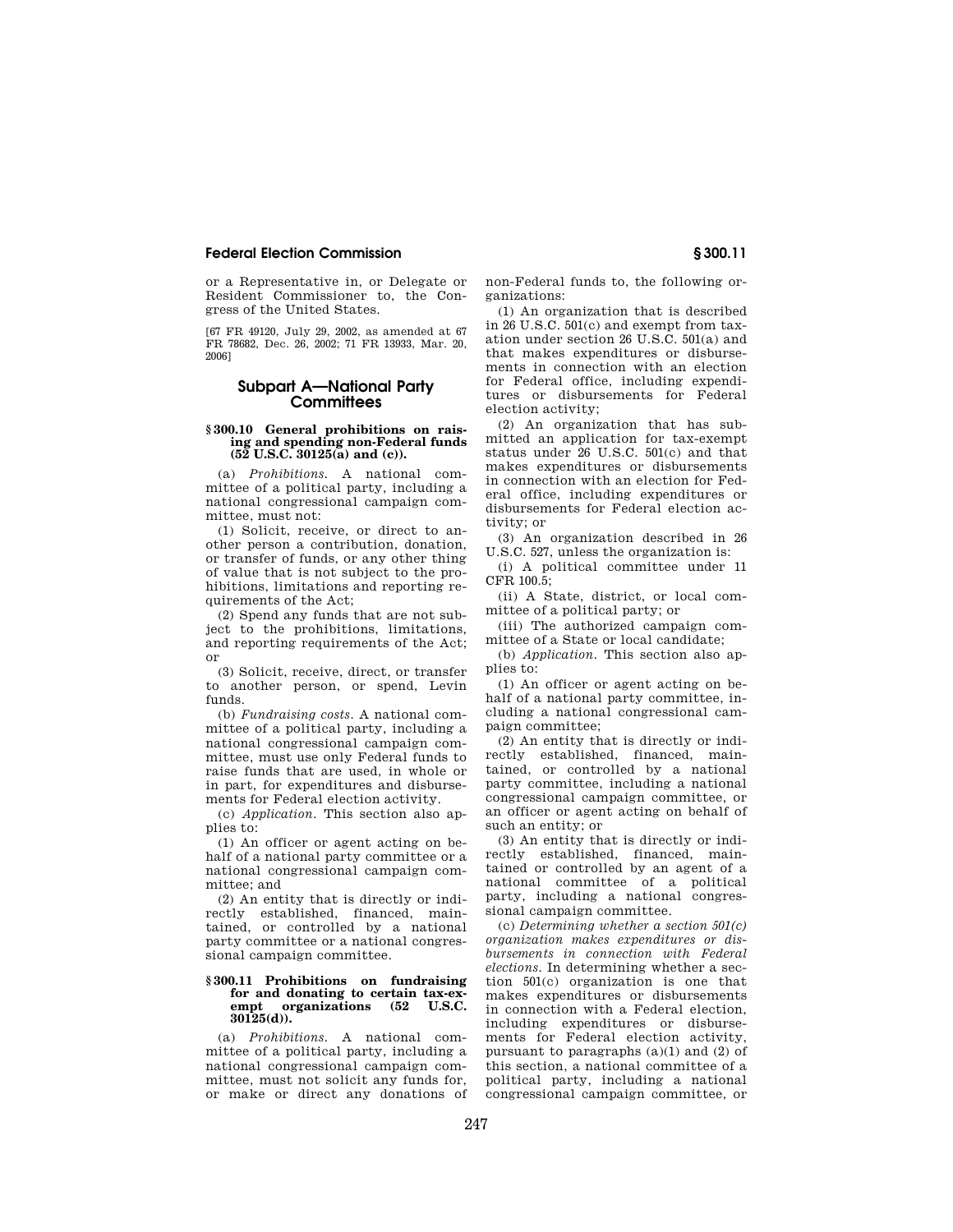any other person described in paragraph (b) of this section, may obtain and rely upon a certification from the organization that satisfies the criteria described in paragraph (d) of this section.

(d) *Certification.* A national committee of a political party, including a national congressional campaign committee, or any person described in paragraph (b) of this section, may rely upon a certification that meets all of the following criteria:

(1) The certification is a signed written statement by an officer or other authorized representative of the organization with knowledge of the organization's activities;

(2) The certification states that within the current election cycle, the organization has not made, and does not intend to make, expenditures or disbursements in connection with an election for Federal office (including for Federal election activity); and

(3) The certification states that the organization does not intend to pay debts incurred from the making of expenditures or disbursements in connection with an election for Federal office (including for Federal election activity) in a prior election cycle.

(e) If a national committee of a political party or any person described in paragraph (b) of this section has actual knowledge that the certification is false, the certification may not be relied upon.

(f) It is not prohibited for a national party or its agent to respond to a request for information about a tax-exempt group that shares the party's political or philosophical goals.

[67 FR 49120, July 29, 2002, as amended at 70 FR 12789, Mar. 16, 2005]

#### **§ 300.12 [Reserved]**

#### **§ 300.13 Reporting (52 U.S.C. 30101 note and 30104(e)).**

The national committee of a political party, any national congressional campaign committee of a political party, and any subordinate committee of either, shall report all receipts and dis-

**§ 300.12 11 CFR Ch. I (1–1–21 Edition)** 

bursements during the reporting period.

[67 FR 49120, July 29, 2002, as amended at 79 FR 77850, Dec. 29, 2014; 81 FR 94240, Dec. 23, 2016]

### **Subpart B—State, District, and Local Party Committees and Organizations**

#### **§ 300.30 Accounts.**

(a) *Scope and introduction.* This section applies to State, district, or local committees or organizations of a political party, whether or not the committee is a political committee under 11 CFR 100.5, that have receipts or make disbursements for Federal election activity. Paragraph (b) of this section describes and explains the types of accounts available to a political party committee or organization covered by this section. Paragraph (c) of this section sets out the account structure that must be maintained by a political party committee or organization covered by this section.

(b) *Types of accounts.* Each State, district, and local party organization or committee that has receipts or makes disbursements for Federal election activity must establish one or more of the following types of accounts, pursuant to paragraph (c) of this section.

(1) *Non-Federal accounts.* The funds deposited into this account are governed by State law. Disbursements, contributions, and expenditures made wholly or in part in connection with Federal elections must not be made from any non-Federal account, except as permitted by paragraph  $(c)(3)(ii)$  of this section, 11 CFR 102.5(a)(4), 11 CFR 106.7(d)(1)(i), 11 CFR 300.33 and 11 CFR 300.34.

(2) *Levin account.* The funds deposited into this account must comply with 11 CFR 300.31. Such funds may be used for the categories of activities described at 11 CFR 300.32(b).

(3) *Federal account.* Federal accounts may be used for the deposit of contributions and the making of expenditures pursuant to the following conditions:

(i) Only contributions that are permissible pursuant to the limitations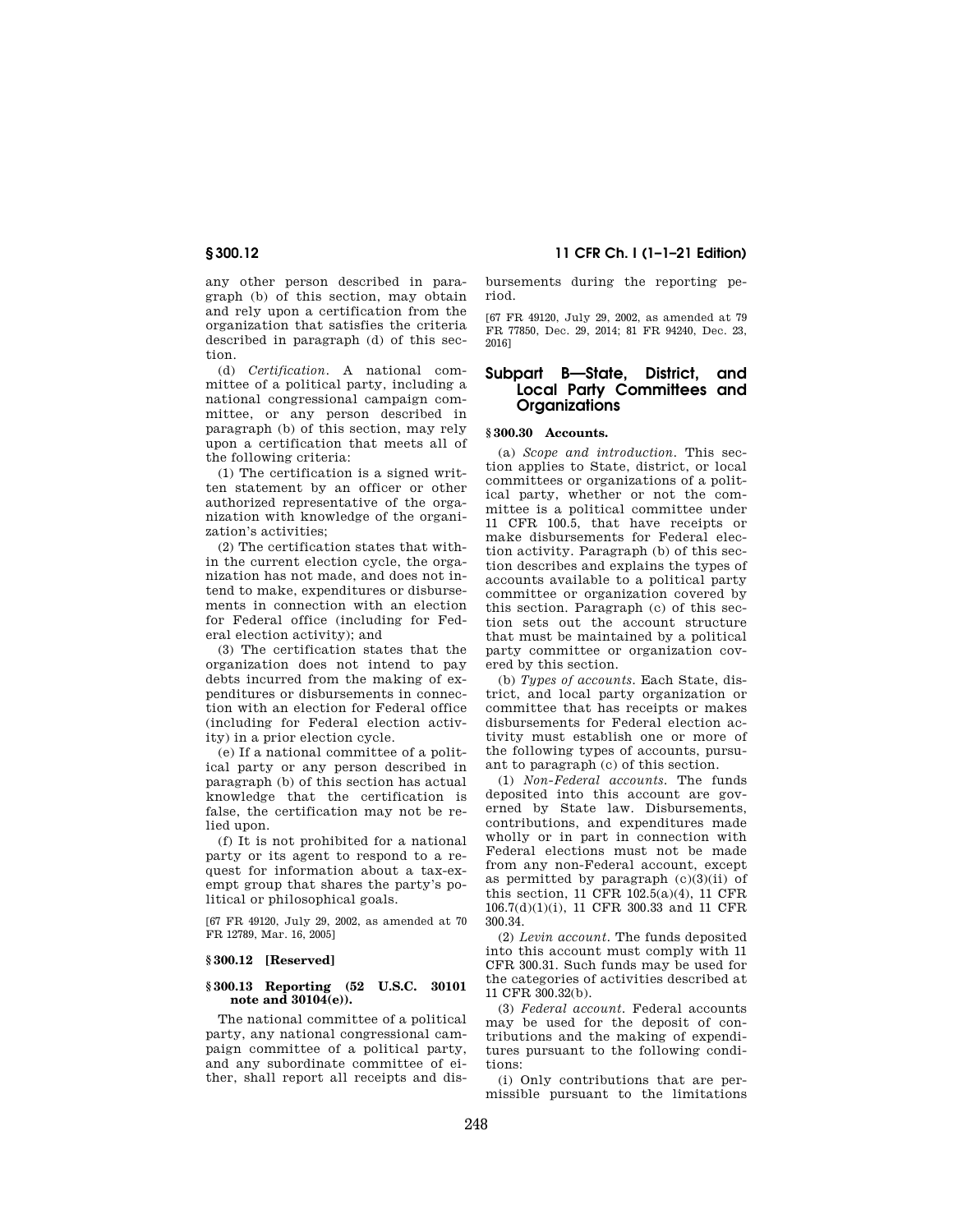and prohibitions of the Act may be deposited into any Federal account, regardless of whether such contributions are for use in connection with Federal or non-Federal elections. *See* 11 CFR 103.3 regarding impermissible funds.

(ii) Only contributions solicited and received pursuant to the following conditions may be deposited in a Federal account:

(A) Contributions must be designated by the contributors for the Federal account;

(B) The solicitation must expressly state that contributions may be used wholly or in part in connection with a Federal election; or

(C) The contributor must be informed that all contributions are subject to the limitations and prohibitions of the Act.

(iii) All disbursements, contributions, and expenditures made wholly or in part by any State, district, or local party organization or committee in connection with a Federal election must be made from either:

(A) A Federal account, except as permitted by 11 CFR 300.32; or

(B) A separate allocation account (*see*  paragraph (b)(4) of this section).

(iv) If all payments in connection with a Federal election, including payments for Federal election activities, are to be made from a Federal account, expenditures and disbursements for costs that are allocable pursuant to 11 CFR 106.7 or 11 CFR 300.33 must be made from the Federal account in their entirety, with the shares of a non-Federal account or of a Levin account being transferred to the Federal account pursuant to 11 CFR 106.7 and 11 CFR 300.33.

(v) No transfers may be made to a Federal account from any other account(s) maintained by a State, district, or local party committee or organization from any other party organization or committee at any level for the purpose of financing activity in connection with Federal elections, except as provided by paragraph  $(b)(3)(iv)$ of this section or 11 CFR 300.33 and 300.34.

(4) *Allocation accounts.* At the discretion of the party committee or organization, separate allocation accounts may be established for purposes of making allocable expenditures and disbursements.

(i) Only funds from the party organization's or committee's Federal and non-Federal accounts may be deposited into an allocation account used to make allocable expenditures and disbursements for activities in connection with Federal and non-Federal elections.

(ii) Only funds from the party organization's or committee's Federal account and Levin funds from its non-Federal or Levin account(s) may be deposited into an allocation account used to make allocable expenditures and disbursements for activities undertaken pursuant to 11 CFR 300.32(b).

(iii) Once a party organization or committee has established a separate allocation account for activities in connection with Federal and non-Federal elections and a separate account for activities undertaken pursuant to 11 CFR 300.32(b), all allocable expenses must be paid from the appropriate allocation account for as long as that account is maintained.

(iv) The party organization or committee must transfer to the appropriate allocation account funds from its Federal and non-Federal or Levin accounts in amounts proportionate to the Federal, non-Federal and Levin shares of each allocable expense pursuant to 11 CFR 106.7 and 11 CFR 300.33. The transfers must be made pursuant to 11 CFR 300.33 and 300.34.

(v) No funds contained in an allocation account may be transferred to any other account maintained by the party committee or organization.

(vi) For reporting purposes, all allocation accounts must be treated as Federal accounts.

(c) *Required account or accounts.* Each State, district, and local party organization or committee that has receipts or makes disbursements for Federal election activity must establish its accounts in accordance with paragraphs  $(c)(1)$ , or  $(c)(2)$ , or  $(c)(3)$  of this section.

(1) One or more Federal accounts in a campaign depository, in accordance with 11 CFR part 103, which must be treated as a separate political committee and be required to comply with the requirements of the Act including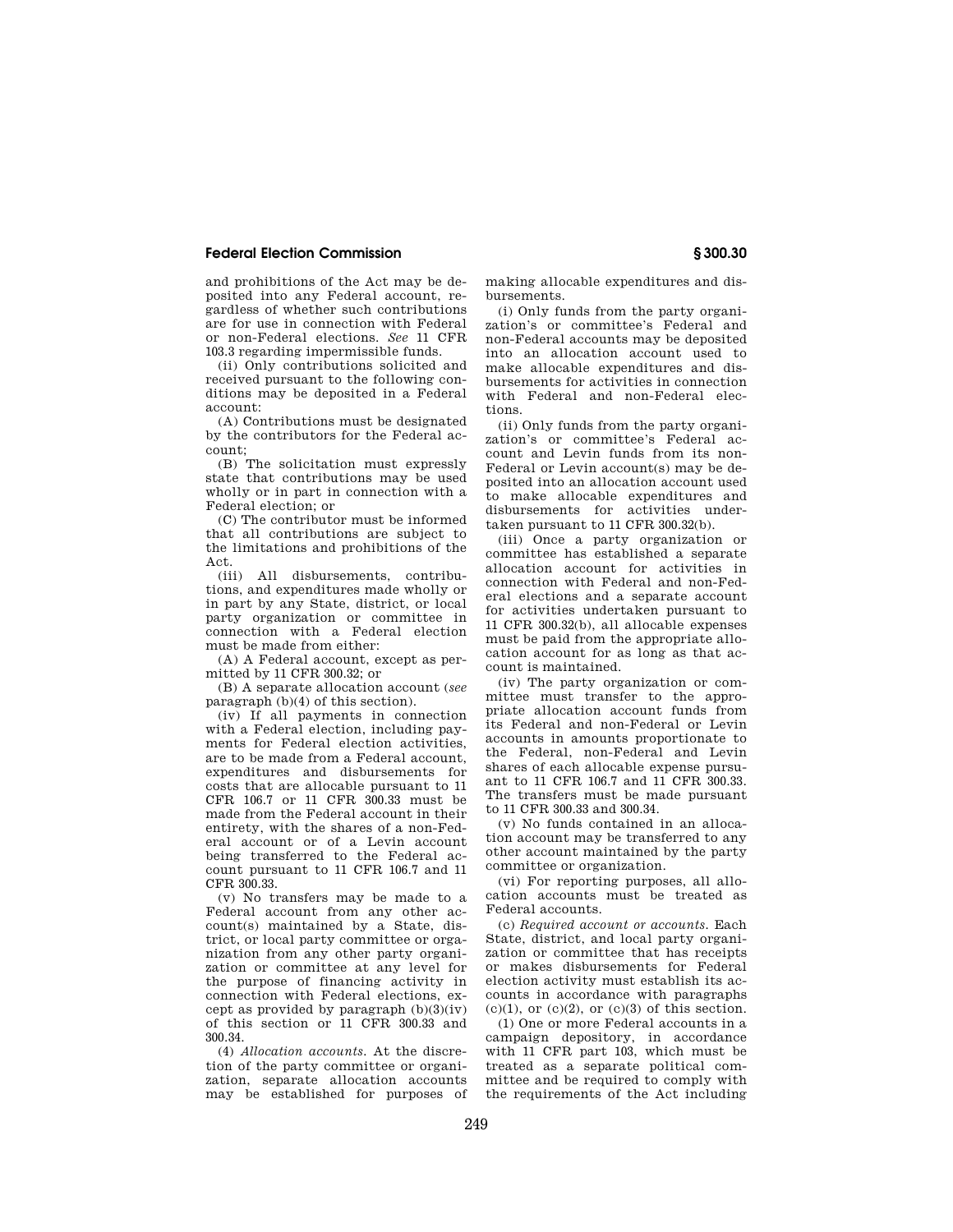the registration and reporting requirements of 11 CFR part 102 and part 104. State, district, and local party organizations or committees may choose to make non-Federal disbursements, subject to State law, and disbursements for Federal election activity from a Federal account provided that such disbursements are reported pursuant to 11 CFR 104.17 and 11 CFR 300.36, and provided that contributors of the Federal funds so used were notified that their contributions were subject to the limitations and prohibitions of the Act.

(2) Establish at least three separate accounts in depositories as follows—

(i) One or more Federal accounts;

(ii) One or more Levin accounts; and (iii) One or more Non-Federal accounts.

(3) Establish two separate accounts in depositories as follows:

(i) One or more Federal accounts, and;

(ii) An account that must function as both a Non-Federal account and a Levin account. If such an account is used, the State, district, and local party must demonstrate through a reasonable accounting method approved by the Commission (including any method embedded in software provided or approved by the Commission) that whenever such organization makes a disbursement for activities undertaken pursuant to 11 CFR 300.32(b), that organization had received sufficient contributions or Levin funds to make such disbursement.

(d) *Recordkeeping.* All party organizations or committees must keep records of deposits into and disbursements from such accounts, and, upon request, must make such records available for examination by the Commission.

#### **§ 300.31 Receipt of Levin funds.**

(a) *General rule.* Levin funds expended or disbursed by any State, district, or local committee must be raised solely by the committee that expends or disburses them.

(b) *Compliance with State law.* Each donation of Levin funds solicited or accepted by a State, district, or local committee of a political party must be lawful under the laws of the State in which the committee is organized.

**§ 300.31 11 CFR Ch. I (1–1–21 Edition)** 

(c) *Donations from sources permitted by State law but prohibited by the Act.* If the laws of the State in which a State, district, or local committee of a political party is organized permit donations to the committee from a source prohibited by the Act and this chapter, other than 52 U.S.C. 30121, the committee may solicit and accept donations of Levin funds from that source, subject to paragraph (d) of this section.

(d) *Donation amount limitation*—(1) *General rule.* A State, district, or local committee of a political party must not solicit or accept from any person (including any entity established, financed, maintained, or controlled by such person) one or more donations of Levin funds aggregating more than \$10,000 in a calendar year.

(2) *Effect of different State limitations.*  If the laws of the State in which a State, district, or local committee of a political party is organized limit donations to that committee to less than the amount specified in paragraph (d)(1) of this section, then the State law amount limitations shall control. If the laws of the State in which a State, district, or local committee of a political party is organized permit donations to that committee in amounts greater than the amount specified in paragraph  $(d)(1)$  of this section, then the amount limitations in paragraph (d)(1) of this section shall control.

(3) *No affiliation of committees for purposes of this paragraph.* For purposes of determining compliance with paragraph (d) of this section only, State, district, and local committees of the same political party shall not be considered affiliated. Subject to the amount limitations specified in paragraphs  $(d)(1)$  and  $(d)(2)$  of this section, a person (including any entity directly or indirectly established, financed. maintained, or controlled by such person) may donate without additional limitation to each and every State, district, and local committee of a political party.

(e) *No Levin funds from a national party committee or a Federal candidate or officeholder.* A State, district, or local committee of a political party disbursing Levin funds pursuant to 11 CFR 300.32 must not accept or use for such purposes any donations or other funds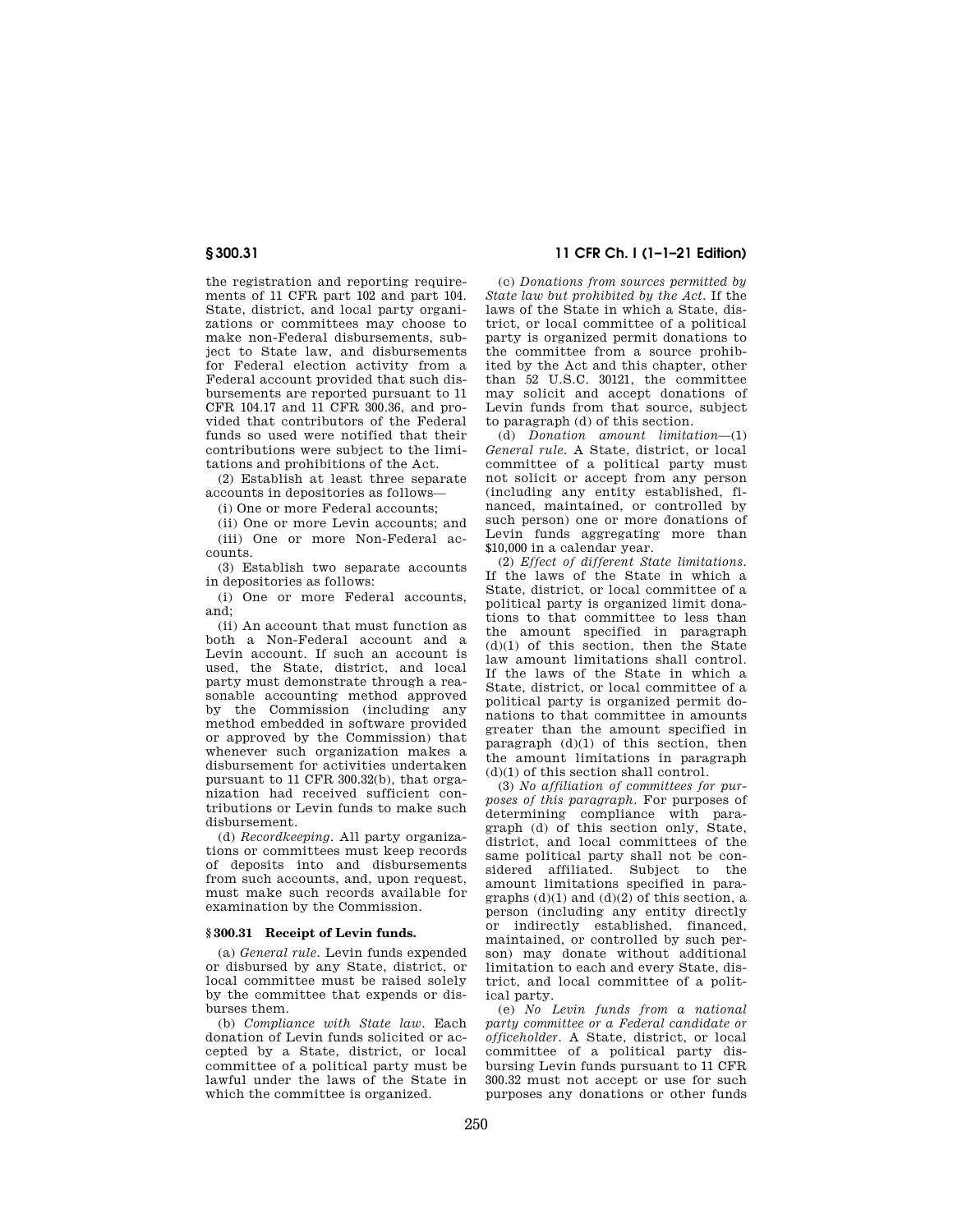that are solicited, received, directed, transferred, or spent by or in the name of any of the following persons:

(1) A national committee of a political party (including a national congressional campaign committee of a political party), any officer or agent acting on behalf of such a national party committee, or any entity that is directly or indirectly established, financed, maintained, or controlled by such a national party committee. Notwithstanding 11 CFR 102.17, a State, district, or local committee of a political party must not raise Levin funds by means of joint fundraising with a national committee of a political party, any officer or agent acting on behalf of such a national party committee, or any entity that is directly or indirectly established, financed, maintained, or controlled by such a national party committee. Nothing in this section shall be construed to prohibit a State, district, or local committee of a political party from jointly raising, under 11 CFR 102.17, Federal funds not to be used for Federal election activity with a national committee of a political party, or its agent, or any entity directly or indirectly established, financed, maintained, or controlled by such a national party committee.

(2) A Federal candidate, or an individual holding Federal office, or an agent of a Federal candidate or officeholder, or an entity directly or indirectly established, financed, maintained, or controlled by, or acting on behalf of, one or more Federal candidates or individuals holding Federal office. Notwithstanding 11 CFR 102.17, a State, district, or local committee of a political party must not raise Levin funds by means of joint fundraising with a Federal candidate, an individual holding Federal office, or an entity directly or indirectly established, financed, maintained, or controlled by, or acting on behalf of, one or more candidates or individuals holding Federal office. A Federal candidate or individual holding Federal office may attend, speak, or be a featured guest at a fundraising event for a State, district, or local committee of a political party at which Levin funds are raised. *See* 11 CFR 300.64.

(f) *Certain joint fundraising prohibited.*  Notwithstanding 11 CFR 102.17, a State, district, or local committee of a political party must not raise Levin funds by means of any joint fundraising activity with any other State, district, or local committee of any political party, the agent of such a committee, or an entity directly or indirectly established, financed, maintained, or controlled by such a committee. This prohibition includes State, district, and local committees of a political party organized in another State. Nothing in this section shall be construed to prohibit two or more State, district, or local committees of a political party from jointly raising, under 11 CFR 102.17, Federal funds not to be used for Federal election activity.

(g) *Safe Harbor.* The use of a common vendor for fundraising by more than one State, district, or local committee of a political party, or the agent of such a committee, does not constitute joint fundraising within the meaning of this section.

[67 FR 49120, July 29, 2002, as amended at 75 FR 32, Jan. 4, 2010; 79 FR 77850, Dec. 29, 2014]

#### **§ 300.32 Expenditures and disbursements.**

(a) *Federal funds.* (1) An association or similar group of candidates for State or local office, or an association or similar group of individuals holding State or local office, must make any expenditures or disbursements for Federal election activity solely with Federal funds.

(2) Except as provided in this part, a State, district, or local committee of a political party that makes expenditures or disbursements for Federal election activity must use Federal funds for that purposes, subject to the provisions of this chapter.

(3) State, district, and local party committees that raise Federal funds through an activity where only Federal funds are raised, must pay the direct costs of such fundraising only with Federal funds. State, district, and local party committees that raise Federal funds and non-Federal funds through a joint fundraising activity under 11 CFR 106.7(d)(4) or a joint fundraiser under 11 CFR 102.17, where the Federal funds are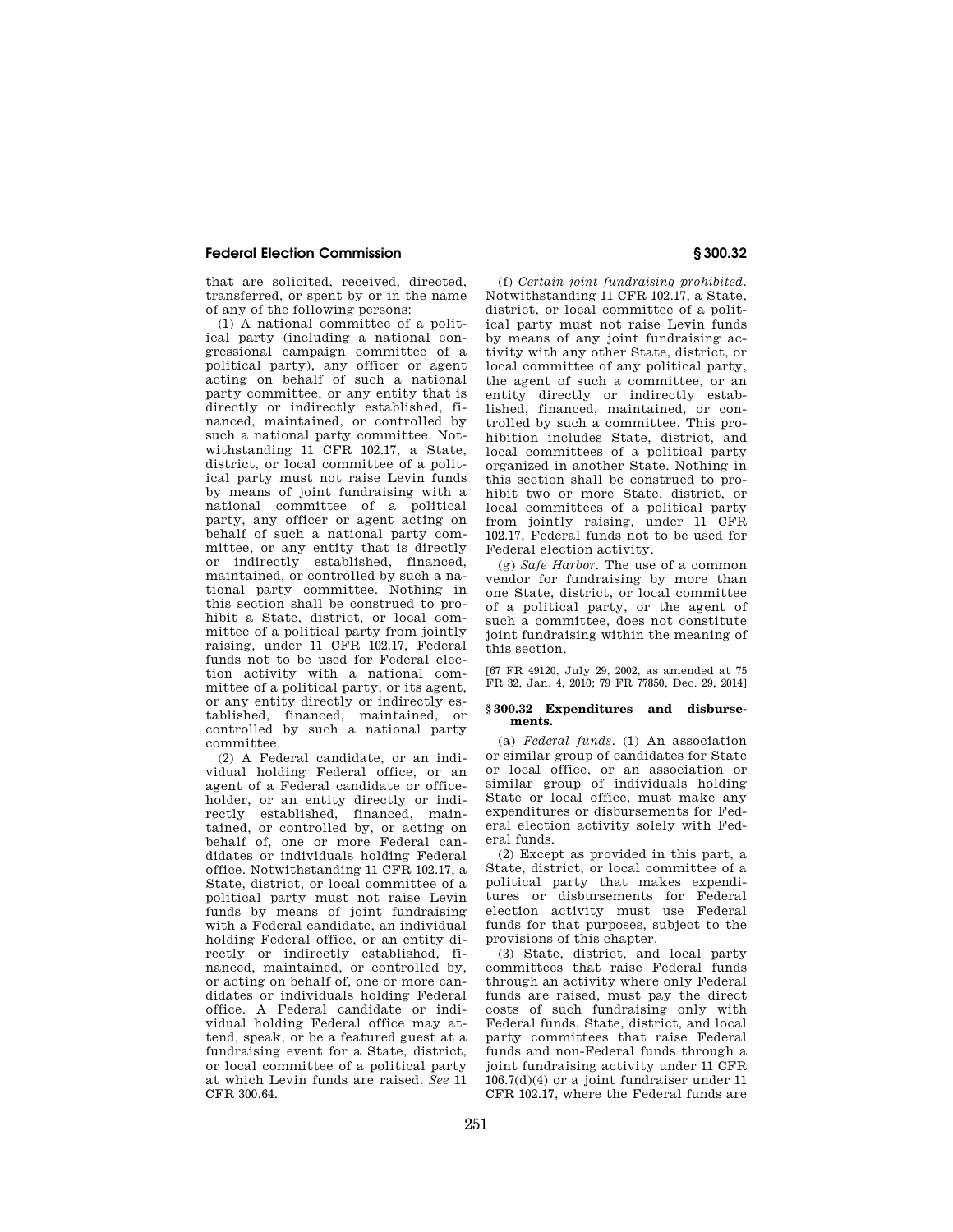# **§ 300.33 11 CFR Ch. I (1–1–21 Edition)**

to be used, in whole or in part, for Federal election activities, must either pay the direct costs of such fundraising only with Federal funds or allocate the direct costs in accordance with the funds received method described in 11 CFR  $106.7(d)(4)$ . The direct costs of a fundraising program or event include expenses for the solicitation of funds and for the planning and administration of actual fundraising programs and events.

(4) State, district, and local party committees that raise Levin funds to be used, in whole or in part, for Federal election activity must pay the direct costs of such fundraising with either Federal or Levin funds. The direct costs of a fundraising program or event include expenses for the solicitation of funds and for the planning and administration of actual fundraising programs and events.

(b) *Levin funds.* A State, district, or local committee of a political party may spend Levin funds in accordance with this part on the following types of activity:

(1) Subject to the conditions set out in paragraph (c) of this section, only the following types of Federal election activity:

(i) Voter registration activity during the period that begins on the date that is 120 days before the date a regularly scheduled Federal election is held and ends on the date of the election; and

(ii) Voter identification, get-out-thevote activity, or generic campaign activity conducted in connection with an election in which a candidate for Federal office appears on the ballot (regardless of whether a candidate for State or local office also appears on the ballot).

(2) Any use that is lawful under the laws of the State in which the committee is organized, other than the Federal election activities defined in 11 CFR  $100.24(b)(3)$  and  $(4)$ . A disbursement of Levin funds under this paragraph need not comply with paragraphs (c)(1) and (c)(2) of this section, except as required by State law.

(c) *Conditions and restrictions on spending Levin funds.* (1) The Federal election activity for which the disbursement is made must not refer to a clearly identified candidate for Federal office.

(2) The disbursement must not pay for any part of the costs of any broadcasting, cable, or satellite communication, other than a communication that refers solely to a clearly identified candidate for State or local office.

(3) The disbursement must be made from funds raised in accordance with 11 CFR 300.31.

(4) The disbursements for allocable Federal election activity must be paid for either entirely with Federal funds or by allocating between Federal funds and Levin funds according to 11 CFR 300.33.

(d) *Non-Federal activities.* A State, district, or local committee of a political party that makes disbursements for non-Federal activity may make those disbursements from its Federal, Levin, or non-Federal funds, subject to the laws of the State in which it is organized. A State, district, or local party committee that engages in fundraising for solely non-Federal funds may pay the costs related to such fundraising from any account, subject to State law, including a Federal account.

[67 FR 49120, July 29, 2002, as amended at 70 FR 69632, Nov. 17, 2005; 70 FR 75384, Dec. 20, 2005]

#### **§ 300.33 Allocation of costs of Federal election activity.**

(a) *Costs of Federal election activity allocable by State, district, and local party committees and organizations*—(1) *Costs of voter registration.* Subject to the conditions of 11 CFR 300.32(c), State, district, and local party committees and organizations may allocate disbursements or expenditures, except salaries and wages for employees, between Federal funds and Levin funds for voter registration activity, as defined in 11 CFR 100.24(a)(2), that takes place during the period that begins on the date that is 120 days before the date of a regularly scheduled Federal election and that ends on the date of the election, provided that the activity does not refer to a clearly identified Federal candidate.

(2) *Costs of voter identification, get-outthe-vote activity, or generic campaign activities within certain time periods.* Subject to the conditions of 11 CFR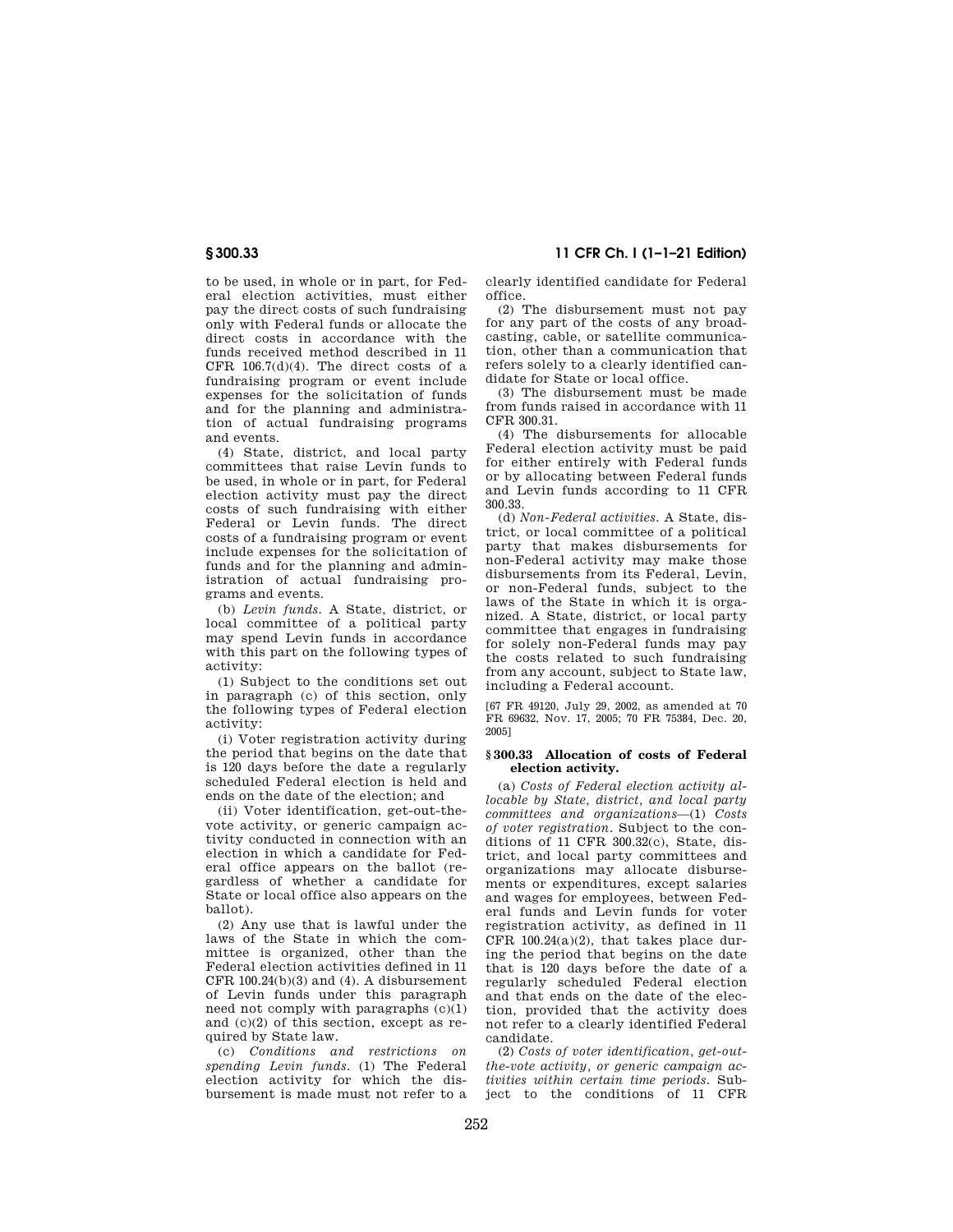300.32(c), State, district, and local party committees and organizations may allocate disbursements or expenditures, except salaries and wages for employees, between Federal funds and Levin funds for voter identification, get-out-the-vote activity, or generic campaign activities, as defined in 11 CFR 100.24(a)(3) and (4) and 11 CFR 100.25, that are conducted in connection with an election in which a candidate for Federal office is on the ballot and within the time periods set forth in 11 CFR  $100.24(a)(1)$ , provided that the activity does not refer to a clearly identified Federal candidate.

(b) *Allocation percentages.* State, district, and local party committees and organizations that choose to allocate between Federal funds and Levin funds their expenditures and disbursements, except for salaries and wages, in connection with activities described in paragraph (a) of this section that take place within the time periods set forth in 11 CFR 100.24 $(a)(1)$  or paragraph  $(a)$ of this section must allocate the following minimum percentages to their Federal funds:

(1) *Presidential election years.* If a Presidential candidate, but no Senate candidate appears on the ballot, State, district, and local party committees and organizations must allocate at least 28% of expenses for activities described in paragraph (a) of this section to their Federal funds.

(2) *Presidential and Senate election year.* If a Presidential candidate and a Senate candidate appear on the ballot, State, district, and local party committees and organizations must allocate at least 36% of expenses for activities described in paragraph (a) of this section to their Federal funds.

(3) *Senate election year.* If a Senate candidate, but no Presidential candidate, appears on the ballot, State, district, and local party committees and organizations must allocate at least 21% of expenses for activities described in paragraph (a) of this section to their Federal funds.

(4) *Non-Presidential and non-Senate year.* If neither a Presidential nor a Senate candidate appears on the ballot, State, district, and local party committees and organizations must allocate at least 15% of expenses for activities described in paragraph (a) of this section to their Federal funds.

(c) *Costs of public communications.* Expenditures for public communications as defined in 11 CFR 100.26 by State, district, and local party committees and organizations that refer to a clearly identified candidate for Federal office and that promote, support, attack, or oppose any such candidate for Federal office must not be allocated between or among Federal, non-Federal, and Levin accounts. Only Federal funds may be used.

(d) *Costs of salaries, wages, and fringe benefits.* (1) Except as provided in paragraph (d)(3) of this section, salaries, wages, and fringe benefits paid for employees who spend 25% or less of their compensated time in a given month on Federal election activities or on activities in connection with a Federal election must either be paid only from the Federal account or be allocated as administrative costs under 11 CFR 106.7(d)(2).

(2) Salaries, wages, and fringe benefits paid for employees who spend more than 25% of their compensated time in a given month on Federal election activities or on activities in connection with a Federal election must be paid only from a Federal account.

(3) Salaries, wages, and fringe benefits paid for employees who spend none of their compensated time in a given month on Federal election activities or on activities in connection with a Federal election may be paid entirely with funds that comply with State law. *See*  11 CFR 106.7(c)(1) and (d)(1).

(e) *Transfers between accounts to cover allocable expenses.* State, district, and local party committees and organizations may transfer Levin funds from their Levin or non-Federal accounts to their Federal accounts or to allocation accounts solely to meet expenses allocable pursuant to paragraphs (a)(1) and (2) of this section and only pursuant to the following methods:

(1) *Payments from Federal accounts or from allocation accounts.* (i) If Federal accounts are used to make payments for allocable activities, State, district, and local party committees and organizations must pay the entire amount of allocable expenses from their Federal accounts and transfer Levin funds from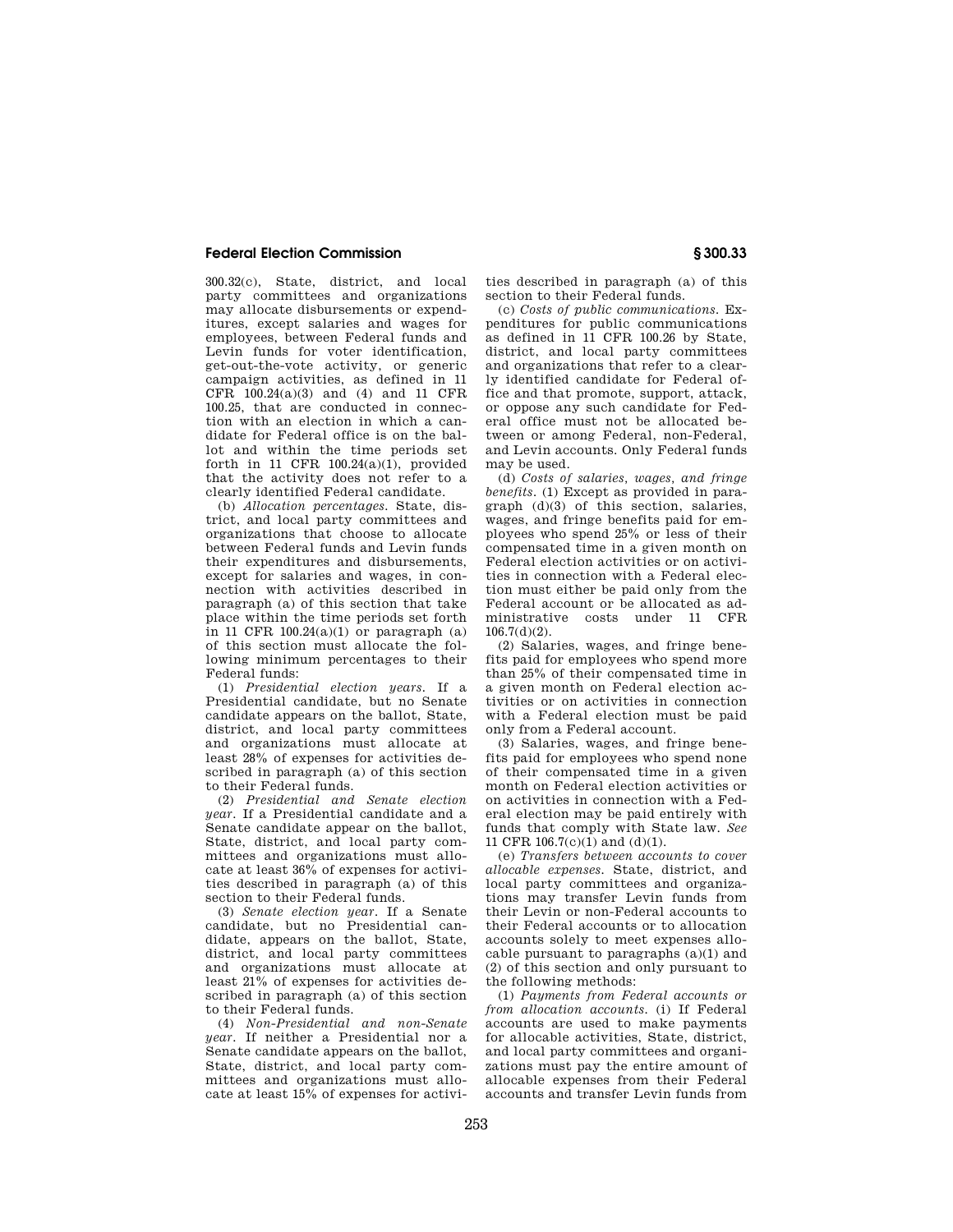their Levin or non-Federal accounts to their Federal accounts solely to cover the portions of the expenses for which Levin funds may be used; or

(ii) State, district, and local party committees and organizations may establish separate allocation accounts into which Federal funds and Levin funds may be deposited solely for the purpose of paying allocable expenses.

(2) *Timing.* (i) If Federal or allocation accounts are used to make allocable expenditures and disbursements, State, district, and local party committees and organizations must transfer Levin funds to their Federal or allocation accounts to meet allocable expenses no more than 10 days before and no more than 60 days after the payments for which they are designated are made from a Federal or allocation account, except that transfers may be made more than 10 days before a payment is made from the Federal or allocation account if advance payment is required by the vendor(s) and if such payment is based on a reasonable estimate of the activity's final costs as determined by the committee and the vendor(s) involved.

(ii) Any portion of a transfer of Levin funds to a party committee or organization's Federal or allocation account that does not meet the requirement of paragraph  $(e)(2)(i)$  of this section shall be presumed to be a loan or contribution from the Levin or non-Federal account to the Federal or allocation account, in violation of the Act.

[67 FR 49120, July 29, 2002, as amended at 70 FR 75385, Dec. 20, 2005]

#### **§ 300.34 Transfers.**

(a) *Federal funds.* (1) Notwithstanding 11 CFR 102.6(a)(1)(ii), a State, district, or local committee of a political party must not use any Federal funds transferred to it from, or otherwise accepted by it from, any of the persons enumerated in paragraphs  $(b)(1)$  and  $(b)(2)$  of this section as the Federal component of an expenditure or disbursement for Federal election activity under 11 CFR 300.32. A State, district, or local committee of a political party must itself raise the Federal component of an expenditure or disbursement allocated between Federal funds and Levin funds under 11 CFR 300.32 and 300.33.

# **§ 300.34 11 CFR Ch. I (1–1–21 Edition)**

(2) A State, district, or local committee of a political party that makes an expenditure or disbursement of Federal funds for Federal election activities must demonstrate through a reasonable accounting method approved by the Commission (including any method embedded in software provided or approved by the Commission) that the Federal funds used to make the expenditure or disbursement do not include Federal funds transferred to the committee in violation of this section. Alternatively, a State, district, or local committee of a political party may establish a separate Federal account into which the committee deposits only Federal funds raised by the committee itself, and from which all expenditures or disbursement of Federal funds for Federal election activities are made.

(b) *Levin funds.* Levin funds must be raised solely by the State, district, or local committee of a political party that expends or disburses the funds. A State, district, or local committee of a political party must not use as Levin funds any funds transferred or otherwise provided to the committee by:

(1) Any other State, district, or local committee of any political party, any officer or agent acting on behalf of such a committee, or any entity directly or indirectly established, financed, maintained or controlled by such a committee; or,

(2) The national committee of any political party (including a national congressional campaign committee of a political party), any officer or agent acting on behalf of such a committee, or any entity directly or indirectly established, financed, maintained, or controlled by such a committee.

(c) *Allocation transfers.* Transfers of Levin funds between the accounts of a State, district, or local committee of a political party for allocation purposes must comply with 11 CFR 300.30 and 11 CFR 300.33.

#### **§ 300.35 Office buildings.**

(a) *General provision.* For the purchase or construction of its office building, a State or local party committee may spend Federal funds or non-Federal funds that are not subject to the limitations, prohibitions, and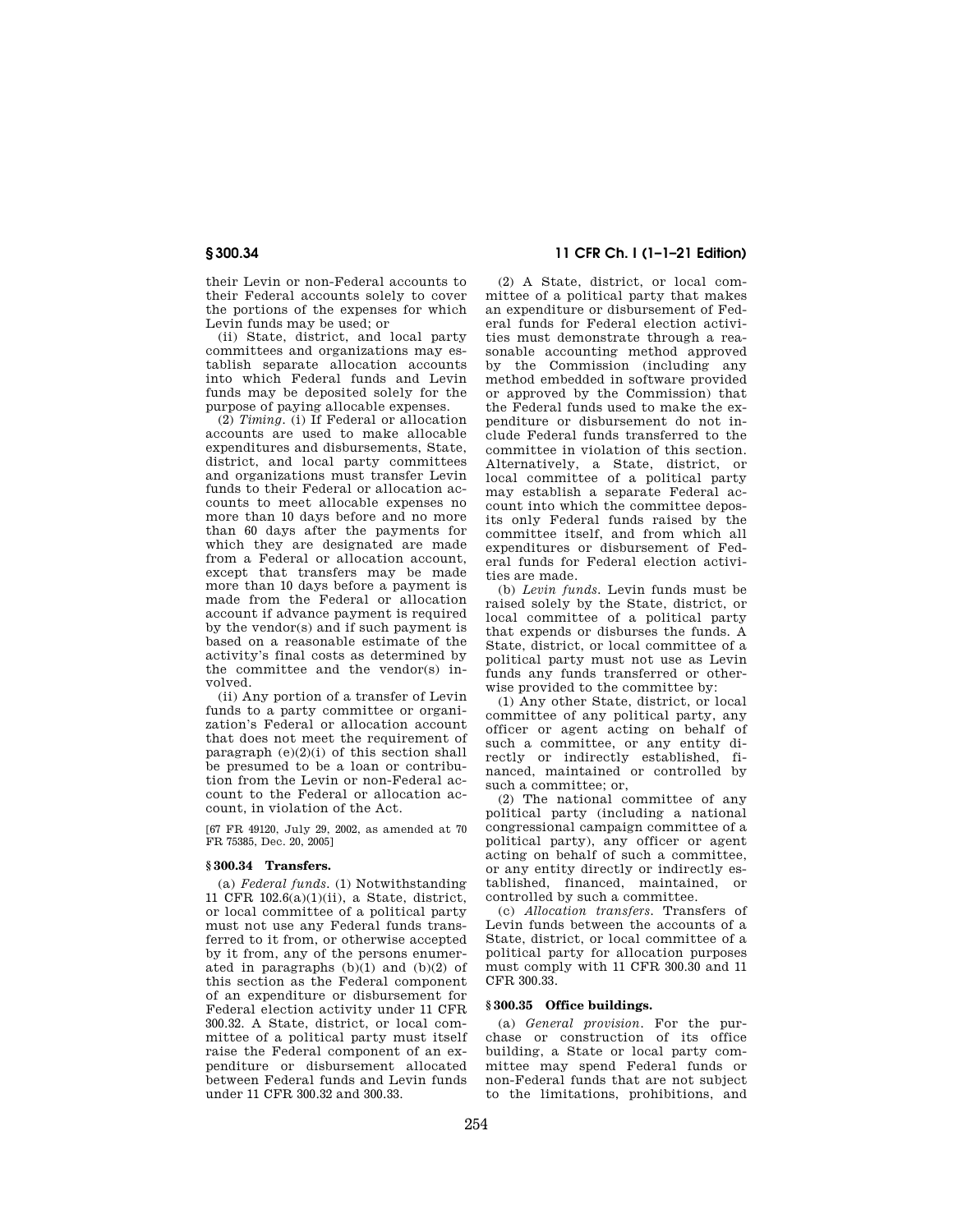disclosure provisions of the Act, so long as such funds are not contributed or donated by a foreign national. *See* 52 U.S.C. 30121. If non-Federal funds are used, they are subject to State law. An office building must not be purchased or constructed for the purpose of influencing the election of any candidate in any particular election for Federal office. For purposes of this section, the term *local party committee* shall include a *district party committee.* 

(b) *Application of State law.* Non-Federal funds received by a State or local party committee that are spent for the purchase or construction of its office building are subject to State law as set forth in paragraphs (b)(1) and (2) of this section.

(1) *Non-Federal account.* If a State or local party committee uses non-Federal funds, Federal law does not preempt or supersede State law as to the source of funds used, the permissibility of the disbursements, or the reporting of the receipt and disbursement of such funds, except as provided in paragraph (a) of this section.

(2) *Levin funds.* Levin funds may be used for the purchase or construction of a State or local party committee office building, if permitted by State law.

(c) *Leasing a portion of the party office building.* A State or local party committee may lease a portion of its office building to others to generate income at the usual and normal charge. If the building is purchased or constructed in whole or in part with non-Federal funds, all rental income shall be deposited in the committee's non-Federal account and used only for non-Federal purposes. Such rental income and its use must also comply with State law. If the building is purchased or constructed solely with Federal funds, the rental income may be deposited in the Federal account. The receipt of such funds shall be reported in compliance with 11 CFR 104.3(a)(4)(vi).

(d) *Transitional Provisions for State Party Building or Facility Account.* Up to and including November 5, 2002, the State committee of a political party may accept funds into its party office building or facility account, established pursuant to repealed 2 U.S.C.  $431(8)(B)(viii)$ , designated for the pur-

chase or construction of an office building. Starting on November 6, 2002, the funds in the account may not be used for Federal account or Levin account purposes, but may be used for any non-Federal purposes, as permitted under State law.

[67 FR 49120, July 29, 2002, as amended at 79 FR 77850, Dec. 29, 2014]

#### **§ 300.36 Reporting Federal election activity; recordkeeping.**

(a) *Requirements for a State, district, or local committee of a political party, or an association or similar group of candidates for State or local office or of individuals holding State or local office, that is not a political committee.* (1) A State, district, or local committee of a political party, or an association or similar group of candidates for State or local office or of individuals holding State or local office, that is not a political committee (*see* 11 CFR 100.5) must demonstrate through a reasonable accounting method that whenever it makes a payment of Federal funds or Levin funds (if it is permitted to spend Levin funds) for Federal election activity (*see* 11 CFR 300.32 and 300.33) it has received sufficient funds subject to the limitations and prohibitions of the Act to make the payment. Such an organization must keep records of amounts received or expended under this paragraph and, upon request, shall make such records available for examination by the Commission.

(2) Notwithstanding the foregoing, a payment of Federal funds or Levin funds for Federal election activity shall not constitute an expenditure for purposes of determining whether a State, district, or local committee of a political party, or an association or similar group of candidates for State or local office or of individuals holding State or local office, qualifies as a political committee under 11 CFR 100.5, unless the payment otherwise qualifies as an expenditure under 52 U.S.C. 30101(9). A payment of Federal funds for Federal election activity that refers to a clearly identified Federal candidate and that meets the criteria of 11 CFR 100.140, 100.147, or 100.149 (*exempt activities*) shall be treated as a payment for exempt activity in accordance with all applicable provisions of this chapter,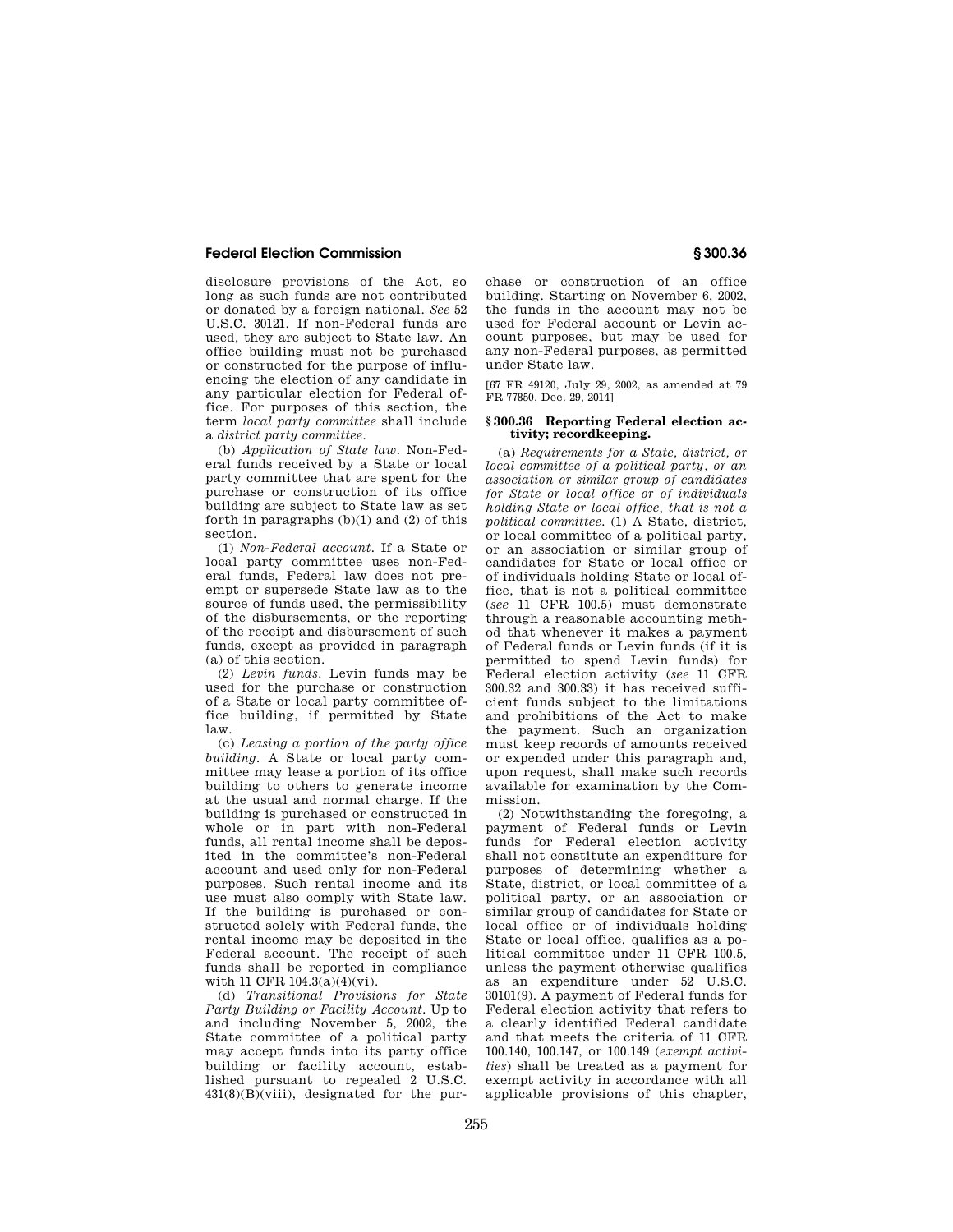including, but not limited to, 52 U.S.C. 30121.

(b) *Requirements for a State, district, or local committee of a political party, or an association or similar group of candidates for State or local office or of individuals holding State or local office, that is a political committee*—(1) *Requirements for a State, district, or local committee of a political party that has less than \$5,000 of aggregate receipts and disbursements for Federal election activity in a calendar year, and for an association or similar group of candidates for State or local office or of individuals holding State or local office at all times.* This paragraph applies to a State, district, or local committee of a political party that is a political committee, and that has less than \$5,000 of aggregate receipts and disbursements for Federal election activity in a calendar year; and, at all times, to an association or similar group of candidates for State or local office or of individuals holding State or local office that is a political committee (*see* 11 CFR 100.5). Such a party committee or association of candidates or officeholders must report all receipts and disbursements of Federal funds for Federal election activity, including the Federally allocated portion of a payment for Federal election activity. A disbursement of Federal funds or Levin funds for Federal election activity (*see* 11 CFR 300.32 and 300.33) by either such a party committee or association of candidates or officeholders shall not be deemed an expenditure and reported as such pursuant to 11 CFR part 104, unless the disbursement otherwise qualifies as an expenditure under 2 U.S.C. 431(9).

(2) *Requirements for a State, district, or local committee of a political party that has \$5,000 or more of aggregate receipts and disbursements for Federal election activity in a calendar year.* A State, district, or local committee of a political party that is a political committee (*see*  11 CFR 100.5) must report all receipts and disbursements made for Federal election activity if the aggregate amount of such receipts and disbursements is \$5,000 or more during the calendar year. The disclosure required by this paragraph must include receipts and disbursements of Federal funds and

**§ 300.36 11 CFR Ch. I (1–1–21 Edition)** 

of Levin funds used for Federal election activity.

(i) *Reporting of allocation of expenses between Federal funds and Levin funds.*  A State, district, or local committee of a political party that makes a disbursement for Federal election activity that is allocated between Federal funds and Levin funds (*see* 11 CFR 300.33) must report for each such disbursement:

(A) In the first report of a calendar year disclosing an allocated disbursement for Federal election activity, the committee must state the allocation percentages to be applied for allocable Federal election activity pursuant to 11 CFR 300.33(b).

(B) In each subsequent report in the calendar year itemizing an allocated disbursement for Federal election activity, the committee must state the category of Federal election activity (*see* 11 CFR 100.24(b)) for which each allocated disbursement was made, and must disclose the total amounts disbursed from Federal funds and Levin funds for that year to date for each such category.

(ii) *Reporting of allocation transfers.* A committee that makes allocated disbursements for Federal election activities in accordance with 11 CFR 300.33(e) shall report each transfer of Levin funds from its Levin or non-Federal account, to its Federal account, and each transfer from its Federal account and its Levin or non-Federal account into an allocation account, for the purpose of making such disbursements. In the report covering the period in which each transfer occurred, the committee must explain in a memo entry the allocated disbursement to which the transfer relates and the date on which the transfer was made. If the transfer includes funds for the allocable costs of more than one category of Federal election activity, the committee must itemize the transfer, showing the amounts designated for each category.

(iii) *Reporting of allocated disbursements.* For each disbursement allocated between Federal funds and Levin funds, the committee must report the full name and address of each person to whom the disbursement was made, the date of the disbursement, amount, and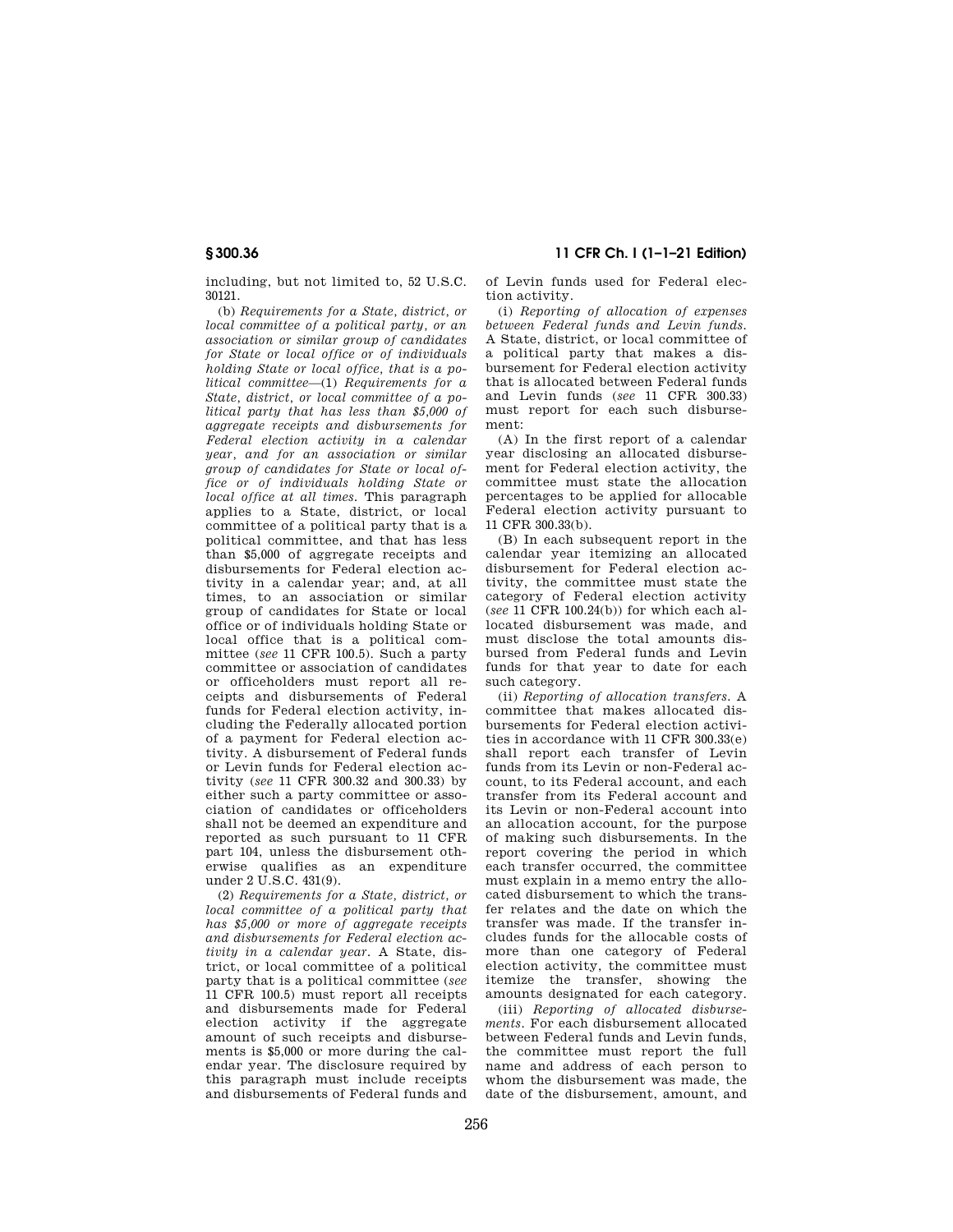purpose of the disbursement. If the disbursement is for the allocable costs of more than one category of Federal election activity, the committee must itemize the disbursement, showing the amounts designated for each category. The committee must also disclose the total amount disbursed from Federal funds and Levin funds for Federal election activity that calendar year, to date, for each category of Federal election activity.

(iv) *Itemization.* The disclosure required by paragraph (b)(2) of this section must include, in addition to any other applicable reporting requirement of this chapter, the itemized disclosure of receipts and disbursements of \$200 or more to or from any person for Federal election activities.

(3) *Reporting of disbursements allocated between Federal funds and non-Federal funds, other than Levin funds.* A State, district, or local committee of a political party that makes a disbursement for costs allocable between Federal and non-Federal funds, other than the costs of Federal election activity that is allocated between Federal funds and Levin funds under 11 CFR 300.33, must comply with 11 CFR 104.17.

(c) *Filing*—(1) *Schedule.* A State, district, or local committee of a political party, or an association or similar group of candidates for State or local office or of individuals holding State or local office, that must file reports under paragraph (b) of this section must comply with the monthly filing schedule in 11 CFR 104.5(c)(3).

(2) *Electronic filing.* Receipts of Federal funds for Federal election activity that constitute contributions under 11 CFR part 100, subpart B, and disbursements of Federal funds for Federal election activity that constitute expenditures under 11 CFR part 100, subpart D, apply when determining whether a political committee must file reports in an electronic format under 11 CFR 104.18.

(d) *Recordkeeping.* A State, district, or local committee of a political party, or an association or similar group of candidates for State or local office or of individuals holding State or local office, that must file reports under paragraph (b) of this section must comply with the requirements of 11 CFR 104.14.

[67 FR 49120, July 29, 2002, as amended at 67 FR 78682, Dec. 26, 2002; 70 FR 75385, Dec. 20, 2005; 79 FR 77850, Dec. 29, 2014]

#### **§ 300.37 Prohibitions on fundraising for and donating to certain tax-exempt organizations (52 U.S.C. 30125(d)).**

(a) *Prohibitions.* A State, district or local committee of a political party must not solicit any funds for, or make or direct any donations of non-Federal funds, including Levin funds, to:

(1) An organization that is described in 26 U.S.C. 501(c) and exempt from taxation under section 26 U.S.C. 501(a) and that makes expenditures or disbursements in connection with an election for Federal office, including expenditures or disbursements for Federal election activity;

(2) An organization that has submitted an application for tax-exempt status under 26 U.S.C. 501(c) and that makes expenditures or disbursements in connection with an election for Federal office, including expenditures or disbursements for Federal election activity; or

(3) An organization described in 26 U.S.C. 527, unless the organization is:

(i) A political committee under 11 CFR 100.5;

(ii) A State, district, or local committee of a political party;

(iii) The authorized campaign committee of a State or local candidate; or

(iv) A political committee under State law, that supports only State or local candidates and that does not make expenditures or disbursements in connection with an election for Federal office, including expenditures or disbursements for Federal election activity.

(b) *Application.* This section also applies to:

(1) An officer or agent acting on behalf of a State, district, or local committee of a political party;

(2) An entity that is directly or indirectly established, financed, maintained or controlled by a State, district or local committee of a political party or an officer or agent acting on behalf of such an entity; or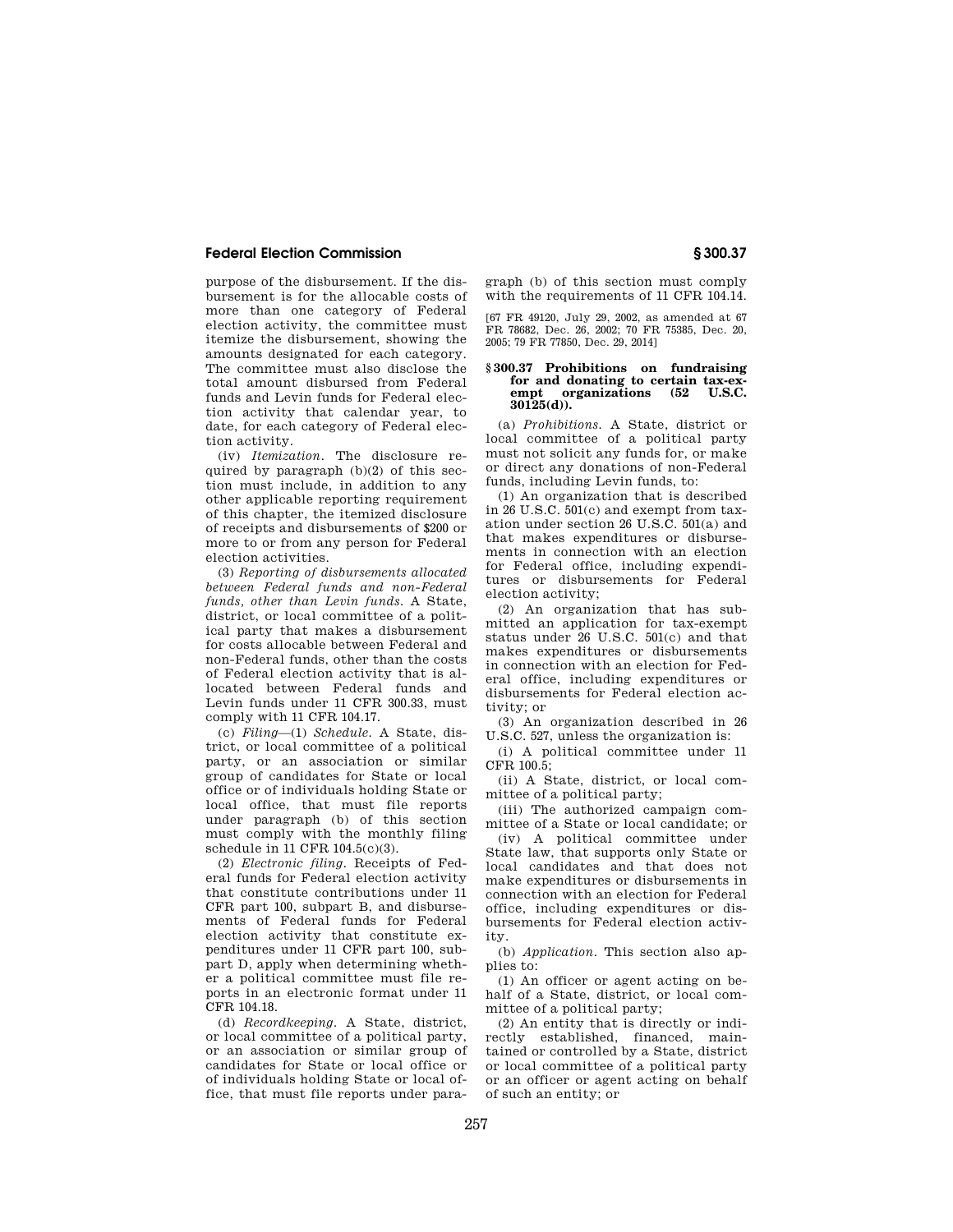**§ 300.50 11 CFR Ch. I (1–1–21 Edition)** 

(3) An entity that is directly or indirectly established, financed, maintained, or controlled by an agent of a State, district, or local committee of a political party.

(c) *Determining whether an organization makes expenditures or disbursements in connection with a Federal election.* (1) In determining whether a section 501(c) organization is one that makes expenditures or disbursements in connection with a Federal election, including expenditures or disbursements for Federal election activity, pursuant to paragraphs (a)(1) and (2) of this section, a State, district, or local committee of a political party or any other person described in paragraph (b) of this section, may obtain and rely upon a certification from the organization that satisfies the criteria described in paragraph (d) of this section.

(2) In determining whether a section 527 organization is a State-registered political committee that supports only State or local candidates and does not make expenditures or disbursements in connection with an Federal election, including expenditures or disbursements for Federal election activity, pursuant to paragraph (a)(3)(iv) of this section, a State, district, or local committee of a political party or any other person described in paragraph (b) of this section, may obtain and rely upon a certification from the organization that satisfies the criteria described in paragraph (d) of this section.

(d) *Certification.* A State, district, or local committee of a political party or any person described in paragraph (b) of this section may rely upon a certification that meets all of the following criteria:

(1) The certification is a signed written statement by an officer or other authorized representative of the organization with knowledge of the organization's activities or by the treasurer of the State-registered political committee described in paragraph  $(a)(3)(iv)$ of this section;

(2) The certification states that within the current election cycle, the organization or political committee has not made, and does not intend to make, expenditures or disbursements in connection with an election for Federal office (including for Federal election activity); and

(3) The certification states that the organization or political committee does not intend to pay debts incurred from the making of expenditures or disbursements in connection with an election for Federal office (including for Federal election activity) in a prior election cycle.

(e) If a State, district, or local committee of a political party or any person described in paragraph (b) of this section has actual knowledge that the certification is false, the certification may not be relied upon.

(f) It is not prohibited for a State, district, or local committee of a political party or its agents to respond to a request for information about a tax-exempt group that shares the party's political or philosophical goals.

[67 FR 49120, July 29, 2002, as amended at 70 FR 12789, Mar. 16, 2005; 79 FR 77850, Dec. 29, 2014]

#### **Subpart C—Tax-Exempt Organizations**

#### **§ 300.50 Prohibited fundraising by national party committees (52 U.S.C. 30125(d)).**

(a) *Prohibitions on fundraising and donations.* A national committee of a political party, including a national congressional campaign committee, must not solicit any funds for, or make or direct any donations of non-Federal funds to the following organizations:

(1) An organization that is described in 26 U.S.C. 501(c) and exempt from taxation under section 26 U.S.C. 501(a) and that makes expenditures or disbursements in connection with an election for Federal office, including expenditures or disbursements for Federal election activity;

(2) An organization that has submitted an application for tax-exempt status under 26 U.S.C. 501(c) and that makes expenditures or disbursements in connection with an election for Federal office, including expenditures or disbursements for Federal election activity; or

(3) An organization described in 26 U.S.C. 527, unless the organization is:

(i) A political committee under 11  $CFR$  100 $5$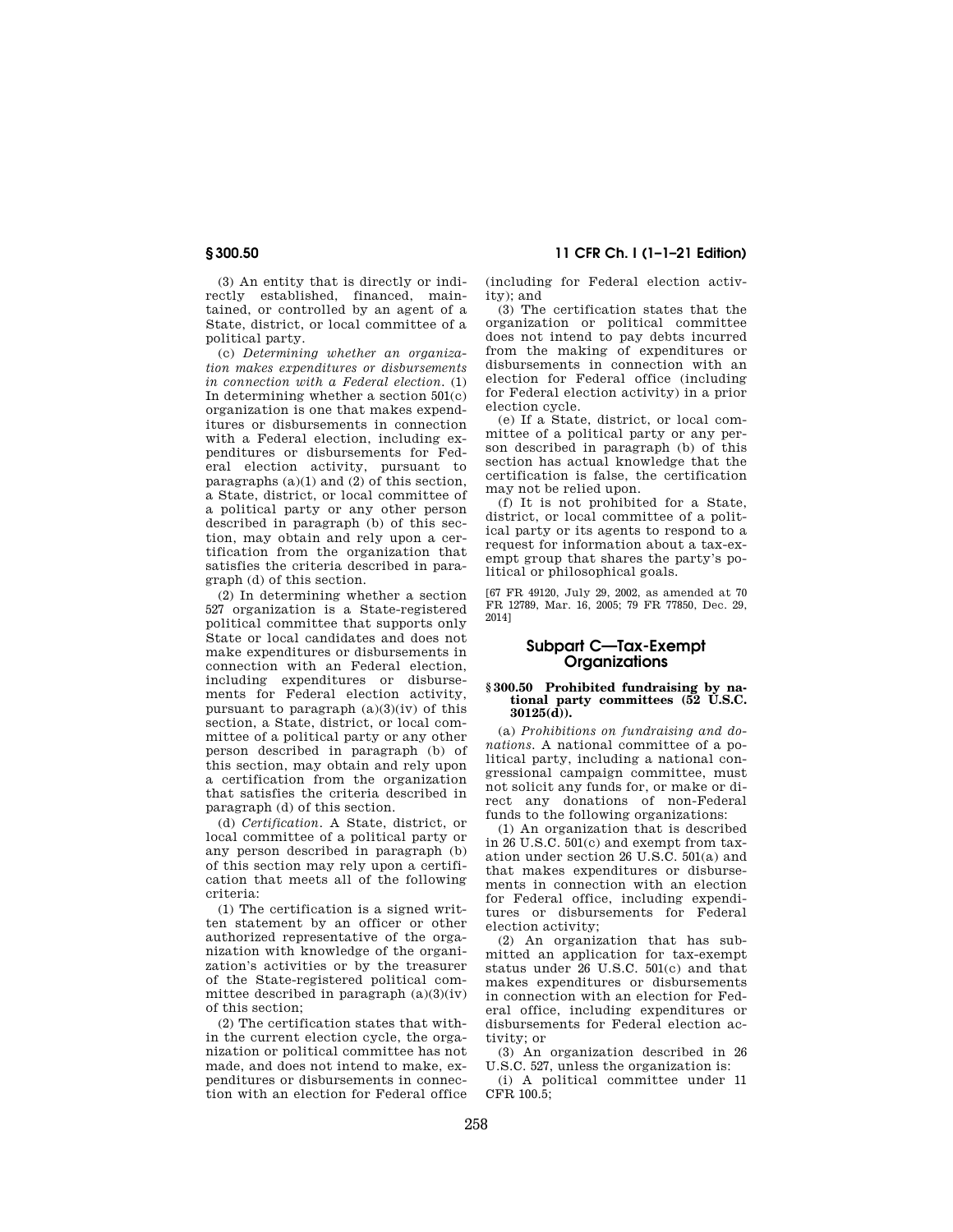(ii) A State, district, or local committee of a political party; or

(iii) The authorized campaign committee of a State or local candidate;

(b) *Application.* This section also applies to:

(1) An officer or agent acting on behalf of a national party committee, including a national congressional campaign committee;

(2) An entity that is directly or indirectly established, financed, maintained, or controlled by a national party committee, including a national congressional campaign committee, or an officer or agent acting on behalf of such an entity; or

(3) An entity that is directly or indirectly established, financed, maintained or controlled by an agent of a national committee of a political party, including a national congressional campaign committee.

(c) *Determining whether a section 501(c) organization makes expenditures or disbursements in connection with Federal elections.* In determining whether a section 501(c) organization is one that makes expenditures or disbursements in connection with a Federal election, including expenditures or disbursements for Federal election activity, pursuant to paragraphs  $(a)(1)$  and  $(2)$  of this section, a national committee of a political party, including a national congressional campaign committee, or any other person described in paragraph (b) of this section, may obtain and rely upon a certification from the organization that satisfies the criteria described in paragraph (d) of this section.

(d) *Certification.* A national committee of a political party, including a national congressional campaign committee, or any person described in paragraph (b) of this section, may rely upon a certification that meets all of the following criteria:

(1) The certification is a signed written statement by an officer or other authorized representative of the organization with knowledge of the organization's activities;

(2) The certification states that within the current election cycle, the organization has not made, and does not intend to make, expenditures or disbursements in connection with an election for Federal office (including for Federal election activity); and

(3) The certification states that the organization or political committee does not intend to pay debts incurred from the making of expenditures or disbursements in connection with an election for Federal office (including for Federal election activity) in a prior election cycle.

(e) *Reliance on false certification.* If a national committee of a political party or any person described in paragraph (b) of this section has actual knowledge that the certification is false, the certification may not be relied upon.

(f) *Requests for information.* It is not prohibited for a national party or its agent to respond to a request for information about a tax-exempt group that shares the party's political or philosophical goals.

[67 FR 49120, July 29, 2002, as amended at 70 FR 12789, Mar. 16, 2005]

#### **§ 300.51 Prohibited fundraising by State, district, or local party committees (52 U.S.C. 30125(d)).**

(a) *Prohibitions.* A State, district or local committee of a political party must not solicit any funds for, or make or direct any donations of non-Federal funds, including Levin funds, to:

(1) An organization that is described in 26 U.S.C. 501(c) and exempt from taxation under section 26 U.S.C. 501(a) and that makes expenditures or disbursements in connection with an election for Federal office, including expenditures or disbursements for Federal election activity;

(2) An organization that has submitted an application for tax-exempt status under 26 U.S.C. 501(c) and that makes expenditures or disbursements in connection with an election for Federal office, including expenditures or disbursements for Federal election activity; or

(3) An organization described in 26 U.S.C. 527, unless the organization is:

(i) A political committee under 11 CFR 100.5;

(ii) A State, district, or local committee of a political party;

(iii) The authorized campaign committee of a State or local candidate; or

(iv) A political committee under State law, that supports only State or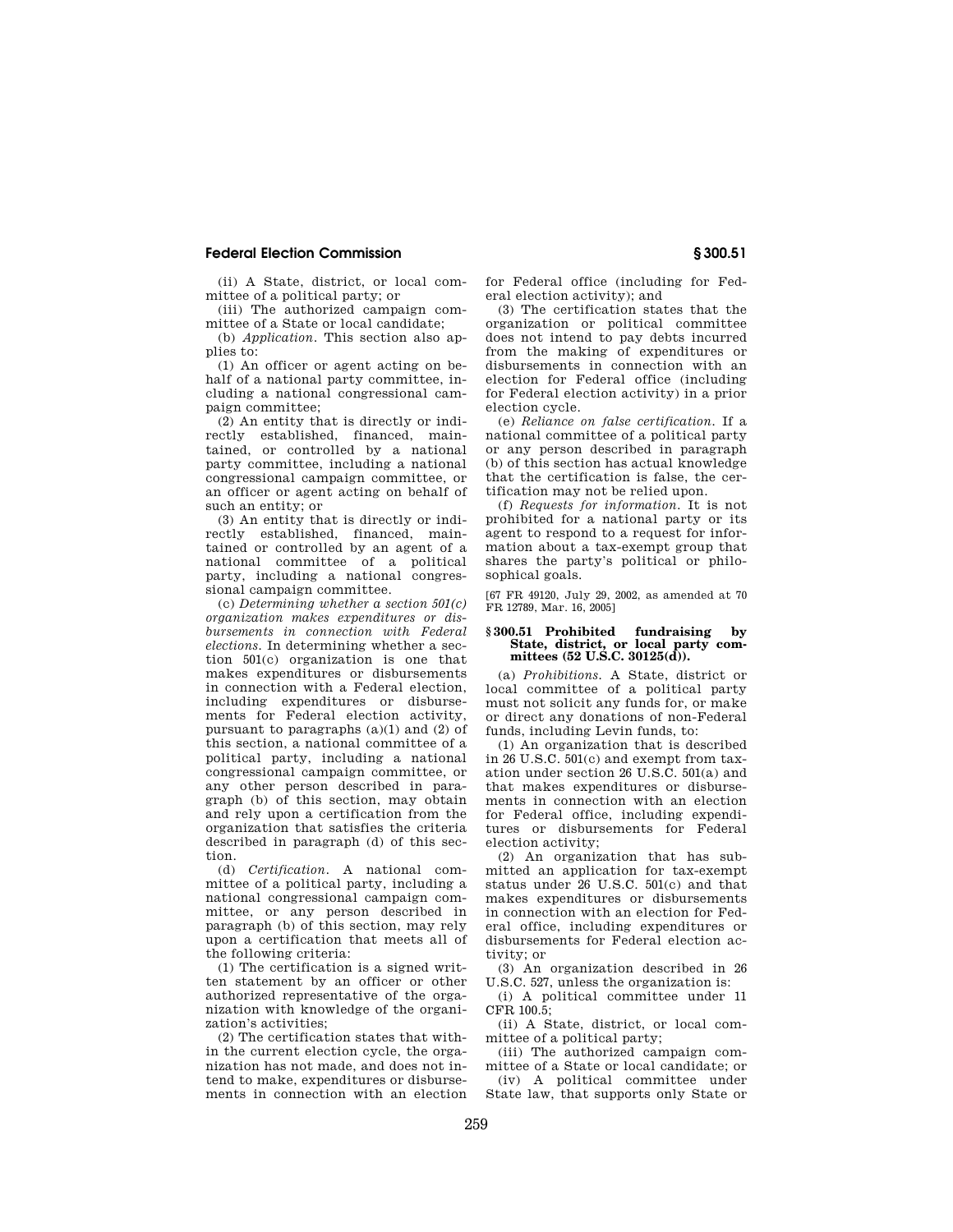local candidates and that does not make expenditures or disbursements in connection with an election for Federal office, including expenditures or disbursements for Federal election activity.

(b) *Application.* This section also applies to:

(1) An officer or agent acting on behalf of a State, district, or local committee of a political party;

(2) An entity that is directly or indirectly established, financed, maintained or controlled by a State, district or local committee of a political party or an officer or agent acting on behalf of such an entity; or

(3) An entity that is directly or indirectly established, financed, maintained, or controlled by an agent of a State, district, or local committee of a political party.

(c) *Determining whether an organization makes expenditures or disbursements in connection with a Federal election.* (1) In determining whether a section 501(c) organization is one that makes expenditures or disbursements in connection with a Federal election, including expenditures or disbursements for Federal election activity, pursuant to paragraphs (a)(1) and (2) of this section, a State, district, or local committee of a political party or any other person described in paragraph (b) of this section, may obtain and rely upon a certification from the organization that satisfies the criteria described in paragraph (d) of this section.

(2) In determining whether a section 527 organization is a State-registered political committee that supports only State or local candidates and does not make expenditures or disbursements in connection with a Federal election, including expenditures or disbursements for Federal election activity, pursuant to paragraph  $(a)(3)(iv)$  of this section, a State, district, or local committee of a political party or any other person described in paragraph (b) of this section, may obtain and rely upon a certification from the organization that satisfies the criteria described in paragraph (d) of this section.

(d) *Certification.* A State, district, or local committee of a political party or any person described in paragraph (b) of this section may rely upon a certification that meets all of the following criteria:

(1) The certification is a signed written statement by an officer or other authorized representative of the organization with knowledge of the organization's activities or by the treasurer of the State-registered political committee described in paragraph (a)(3)(iv) of this section;

(2) The certification states that within the current election cycle, the organization or political committee has not made, and does not intend to make, expenditures or disbursements in connection with an election for Federal office (including for Federal election activity); and

(3) The certification states that the organization does not intend to pay debts incurred from the making of expenditures or disbursements in connection with an election for Federal office (including for Federal election activity) in a prior election cycle.

(e) If a State, district, or local committee of a political party or any person described in paragraph (b) of this section has actual knowledge that the certification is false, the certification may not be relied upon.

(f) It is not prohibited for a State, district, or local committee of a political party or its agents to respond to a request for information about a tax-exempt group that shares the party's political or philosophical goals.

[67 FR 49120, July 29, 2002, as amended at 70 FR 12789, Mar. 16, 2005; 79 FR 77850, Dec. 29, 2014]

#### **§ 300.52 Fundraising by Federal candidates and Federal officeholders (52 U.S.C. 30125(e)(1) and (4)).**

A Federal candidate, an individual holding Federal office, and an individual agent acting on behalf of either may make the following solicitations of funds on behalf of any organization described in 26 U.S.C. 501(c) and exempt from taxation under 26 U.S.C. 501(a), or an organization that has submitted an application for determination of taxexempt status under 26 U.S.C. 501(c):

(a) *General solicitations.* A Federal candidate, an individual holding Federal office, or an individual agent acting on behalf of either, may make a general solicitation of funds, without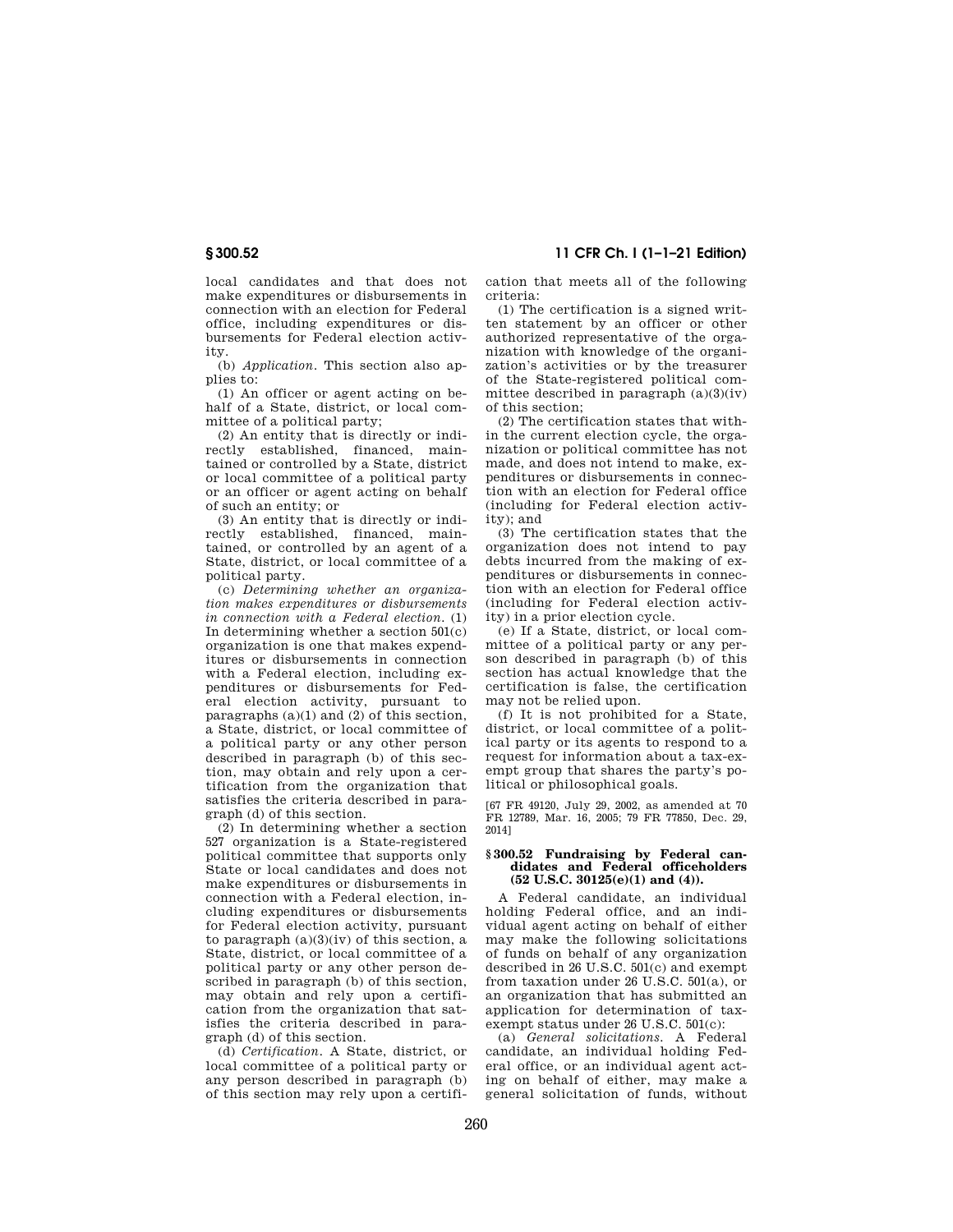regard to source or amount limitation, if:

(1) The organization does not engage in activities in connection with an election, including any activity described in paragraph (c) of this section; or

 $(2)(i)$  The organization conducts activities in connection with an election, but the organization's principal purpose is not to conduct election activities or any activity described in paragraph (c) of this section; and

(ii) The solicitation is not to obtain funds for activities in connection with an election or any activity described in paragraph (c) of this section.

(b) *Specific solicitations.* A Federal candidate, an individual holding Federal office, or an individual agent acting on behalf of either, may make a solicitation explicitly to obtain funds for any activity described in paragraph (c) of this section or for an organization whose principal purpose is to conduct that activity, if:

(1) The solicitation is made only to individuals; and

(2) The amount solicited from any individual does not exceed \$20,000 during any calendar year.

(c) *Voter registration, voter identification, get-out-the-vote activity and generic campaign activity.* This section applies to only the following types of Federal election activity:

(1) Voter registration activity, as described in 11 CFR  $100.24(a)(2)$ , during the period that begins on the date that is 120 days before the date a regularly scheduled Federal election is held and ends on the date of the election; or

(2) The following activities conducted in connection with an election in which one or more Federal candidates appear on the ballot (*see* 11 CFR 100.24(a)(1)), regardless of whether one or more State candidates also appears on the ballot:

(i) Voter identification as described in 11 CFR 100.24(a)(4);

(ii) Get-out-the-vote activity as described in 11 CFR 100.24(a)(3); or

(iii) Generic campaign activity as defined in 11 CFR 100.25.

(d) *Prohibited solicitations.* A Federal candidate, an individual holding Federal office, and an individual who is an agent acting on behalf of either, must not make any solicitation on behalf of any organization described in 26 U.S.C. 501(c) and exempt from taxation under 26 U.S.C. 501(a), or an organization that has submitted an application for determination of tax-exempt status under 26 U.S.C. 501(c) for any election activity other than a Federal election activity as described in paragraph (c) of this section.

(e) *Safe Harbor.* In determining whether a 501(c) organization is one whose principal purpose is to conduct election activities, including activity described in paragraph (c) of this section, a Federal candidate, an individual holding Federal office, or an individual agent acting on behalf of either, may obtain and rely upon a certification from the organization that satisfies the following criteria:

(1) The certification is a signed written statement by an officer or other authorized representative of the organization with knowledge of the organization's activities;

(2) The certification states that the organization's principal purpose is not to conduct election activities, including election activity described in paragraph (c) of this section; and

(3) The certification states that the organization does not intend to pay debts incurred from the making of expenditures or disbursements in connection with an election for Federal office (including for Federal election activity) in a prior election cycle.

(f) If a Federal candidate, an individual holding Federal office, or an individual agent acting on behalf of either has actual knowledge that the certification is false, the certification may not be relied upon.

[67 FR 49120, July 29, 2002, as amended at 79 FR 77850, Dec. 29, 2014]

### **Subpart D—Federal Candidates and Officeholders**

#### **§ 300.60 Scope (52 U.S.C. 30125(e)(1)).**

This subpart applies to:

(a) Federal candidates;

(b) Individuals holding Federal office (*see* 11 CFR 300.2(o));

(c) Agents acting on behalf of a Federal candidate or individual holding Federal office; and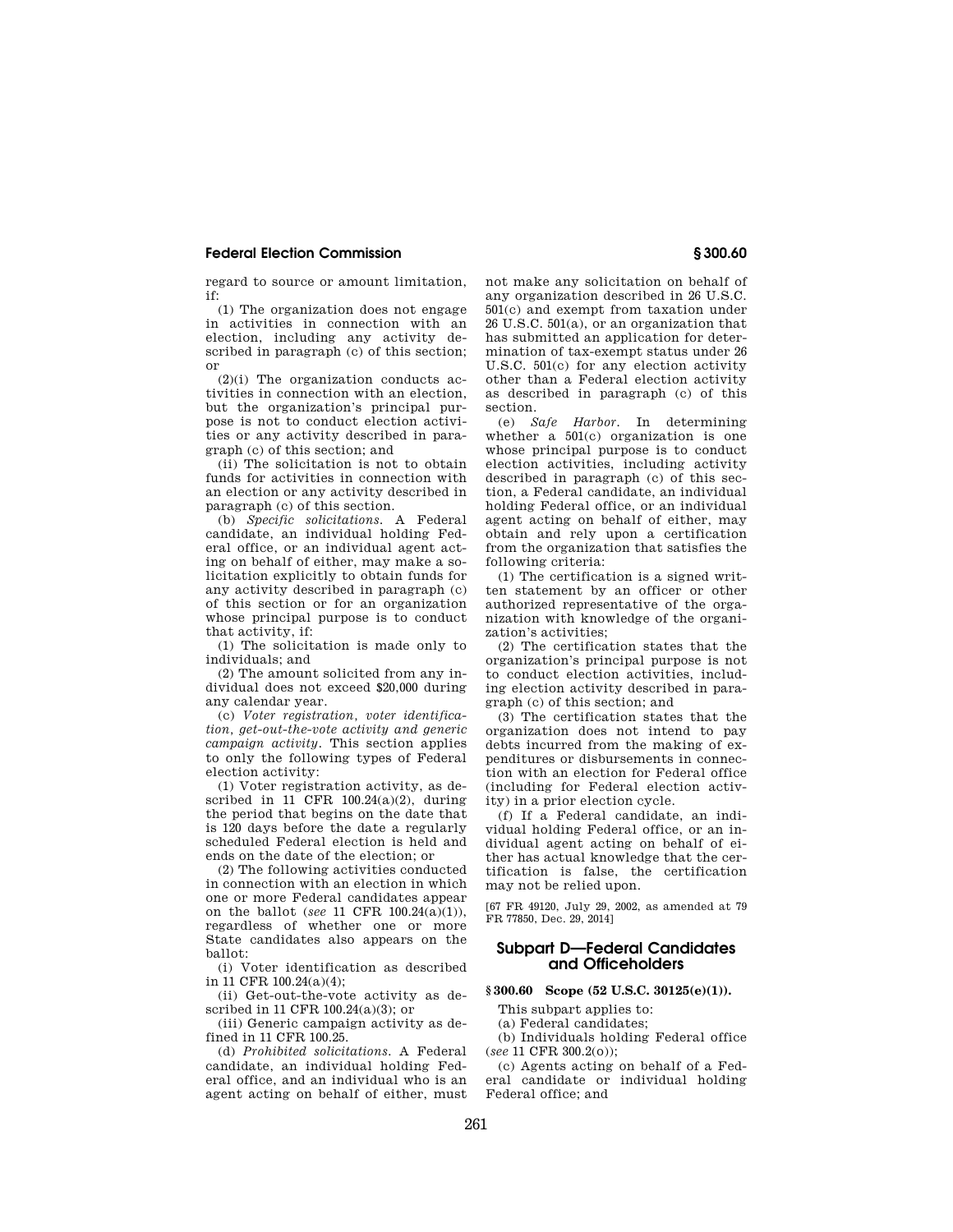(d) Entities that are directly or indirectly established, financed, maintained, or controlled by, or acting on behalf of, one or more Federal candidates or individuals holding Federal office.

#### **§ 300.61 Federal elections (52 U.S.C. 30125(e)(1)(A)).**

No person described in 11 CFR 300.60 shall solicit, receive, direct, transfer, spend, or disburse funds in connection with an election for Federal office, including funds for any Federal election activity as defined in 11 CFR 100.24, unless the amounts consist of Federal funds that are subject to the limitations, prohibitions, and reporting requirements of the Act.

#### **§ 300.62 Non-Federal elections (52 U.S.C. 30125(e)(1)(B)).**

A person described in 11 CFR 300.60 may solicit, receive, direct, transfer, spend, or disburse funds in connection with any non-Federal election, only in amounts and from sources that are consistent with State law, and that do not exceed the Act's contribution limits or come from prohibited sources under the Act.

#### **§ 300.63 Exception for State candidates (52 U.S.C. 30125(e)(2)).**

Section 300.62 shall not apply to a Federal candidate or individual holding Federal office who is a candidate for State or local office, if the solicitation, receipt or spending of funds is permitted under State law; and refers only to that State or local candidate, to any other candidate for that same State or local office, or both. If an individual is simultaneously running for both Federal and State or local office, the individual must raise, accept, and spend only Federal funds for the Federal election.

#### **§ 300.64 Participation by Federal candidates and officeholders at non-Federal fundraising events (52 U.S.C. 30125(e)(1) and (3)).**

(a) *Scope.* This section covers participation by Federal candidates and officeholders at fundraising events in connection with an election for Federal office or any non-Federal election at which funds outside the amount limita-

# **§ 300.61 11 CFR Ch. I (1–1–21 Edition)**

tions and source prohibitions of the Act or Levin funds are solicited. This section also covers participation by Federal candidates and officeholders in publicity related to such non-Federal fundraising events. This section applies even if funds that comply with the amount limitations and source prohibitions of the Act are also solicited at the event. Nothing in this section shall be construed to alter the fundraising exception for State candidates at 11  $CFR$  300.63 or the fundraising exceptions for certain tax-exempt organizations at 11 CFR 300.65.

(b) *Participation at non-Federal fundraising events.* A Federal candidate or officeholder may:

(1) Attend, speak at, or be a featured guest at a non-Federal fundraising event.

(2) Solicit funds at a non-Federal fundraising event, provided that the solicitation is limited to funds that comply with the amount limitations and source prohibitions of the Act and that are consistent with State law.

(i) A Federal candidate or officeholder may limit such a solicitation by displaying at the fundraising event a clear and conspicuous written notice, or making a clear and conspicuous oral statement, that the solicitation is not for Levin funds (when applicable), does not seek funds in excess of \$[Federally permissible amount], and does not seek funds from corporations, labor organizations, national banks, federal government contractors, or foreign nationals.

(ii) A written notice or oral statement is not clear and conspicuous if it is difficult to read or hear or if its placement is easily overlooked by any significant number of those in attendance.

(c) *Publicity for non-Federal fundraising events.* For the purposes of this paragraph, publicity for a non-Federal fundraising event includes, but is not limited to, advertisements, announcements, or pre-event invitation materials, regardless of format or medium of communication.

(1) *Publicity not containing a solicitation.* A Federal candidate, officeholder, or an agent of either may approve, authorize, agree to, or consent to the use of the Federal candidate's or officeholder's name or likeness in publicity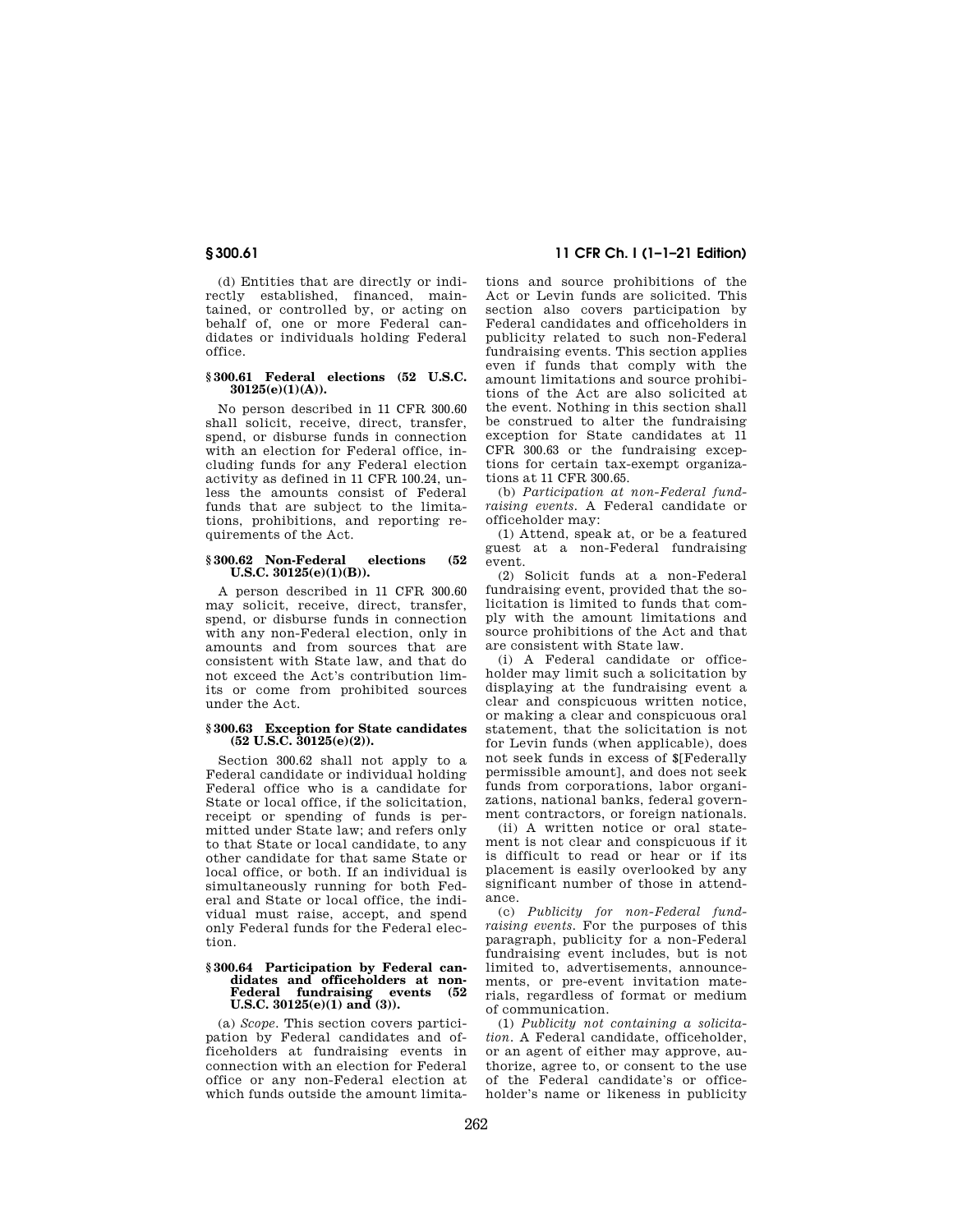for a non-Federal fundraising event that does not contain a solicitation.

(2) *Publicity containing a solicitation limited to funds that comply with the amount limitations and source prohibitions of the Act.* A Federal candidate, officeholder, or an agent of either may approve, authorize, agree to, or consent to the use of the Federal candidate's or officeholder's name or likeness in publicity for a non-Federal fundraising event that solicits only funds that comply with the amount limitations and source prohibitions of the Act.

(3) *Publicity containing a solicitation of funds outside the amount limitations and source prohibitions of the Act.* (i) A Federal candidate, officeholder, or an agent of either may approve, authorize, agree to, or consent to the use of the Federal candidate's or officeholder's name or likeness in publicity for a non-Federal fundraising event that contains a solicitation of funds outside the amount limitations and source prohibitions of the Act or Levin funds only if:

(A) The Federal candidate or officeholder is identified as a featured guest, honored guest, special guest, featured speaker, or honored speaker, or in any other manner not specifically related to fundraising; and

(B) The publicity includes a clear and conspicuous disclaimer that the solicitation is not being made by the Federal candidate or officeholder.

(ii) The disclaimer required in paragraph  $(c)(3)(i)(B)$  of this section must meet the requirements in 11 CFR 110.11(c)(2) if the publicity is written.

(iii) Where publicity is disseminated by non-written means, the disclaimer described in paragraph (c)(3)(i)(B) of this section is required only if the publicity is recorded or follows any form of written script or is conducted according to a structured or organized program.

(iv) Examples of disclaimers that satisfy paragraph  $(c)(3)(i)(B)$  of this section include, but are not limited to:

(A) ''[Name of Federal candidate/officeholder] is appearing at this event only as a featured speaker. [Federal candidate/officeholder] is not asking for funds or donations''; or

(B) ''All funds solicited in connection with this event are by [name of nonFederal candidate or entity], and not by [Federal candidate/officeholder].''

(v) A Federal candidate, officeholder, or an agent of either may not approve, authorize, agree to, or consent to the use of the Federal candidate's or officeholder's name or likeness in publicity for a non-Federal fundraising event that contains a solicitation of funds outside the amount limitations and source prohibitions of the Act or Levin funds if:

(A) The Federal candidate or officeholder is identified as serving in a position specifically related to fundraising, such as honorary chairperson or member of a host committee, or is identified in the publicity as extending an invitation to the event, even if the communication contains a written disclaimer as described in paragraph  $(c)(3)(i)(B)$  of this section; or

(B) The Federal candidate or officeholder signs the communication, even if the communication contains a written disclaimer as described in para $graph (c)(3)(i)(B)$  of this section.

(vi) A Federal candidate, officeholder, or an agent of either, may not disseminate publicity for a non-Federal fundraising event that contains a solicitation of funds outside the amount limitations and source prohibitions of the Act or Levin funds by someone other than the Federal candidate or officeholder.

[75 FR 24383, May 5, 2010]

#### **§ 300.65 Exceptions for certain tax-exempt organizations (52 U.S.C. 30125(e)(1) and (4)).**

A Federal candidate, an individual holding Federal office, and an individual agent acting on behalf of either may make the following solicitations of funds on behalf of any organization described in 26 U.S.C. 501(c) and exempt from taxation under 26 U.S.C. 501(a), or an organization that has submitted an application for determination of taxexempt status under 26 U.S.C. 501(c):

(a) *General solicitations.* A Federal candidate, an individual holding Federal office or an individual agent acting on behalf of either, may make a general solicitation of funds, without regard to source or amount limitation, if: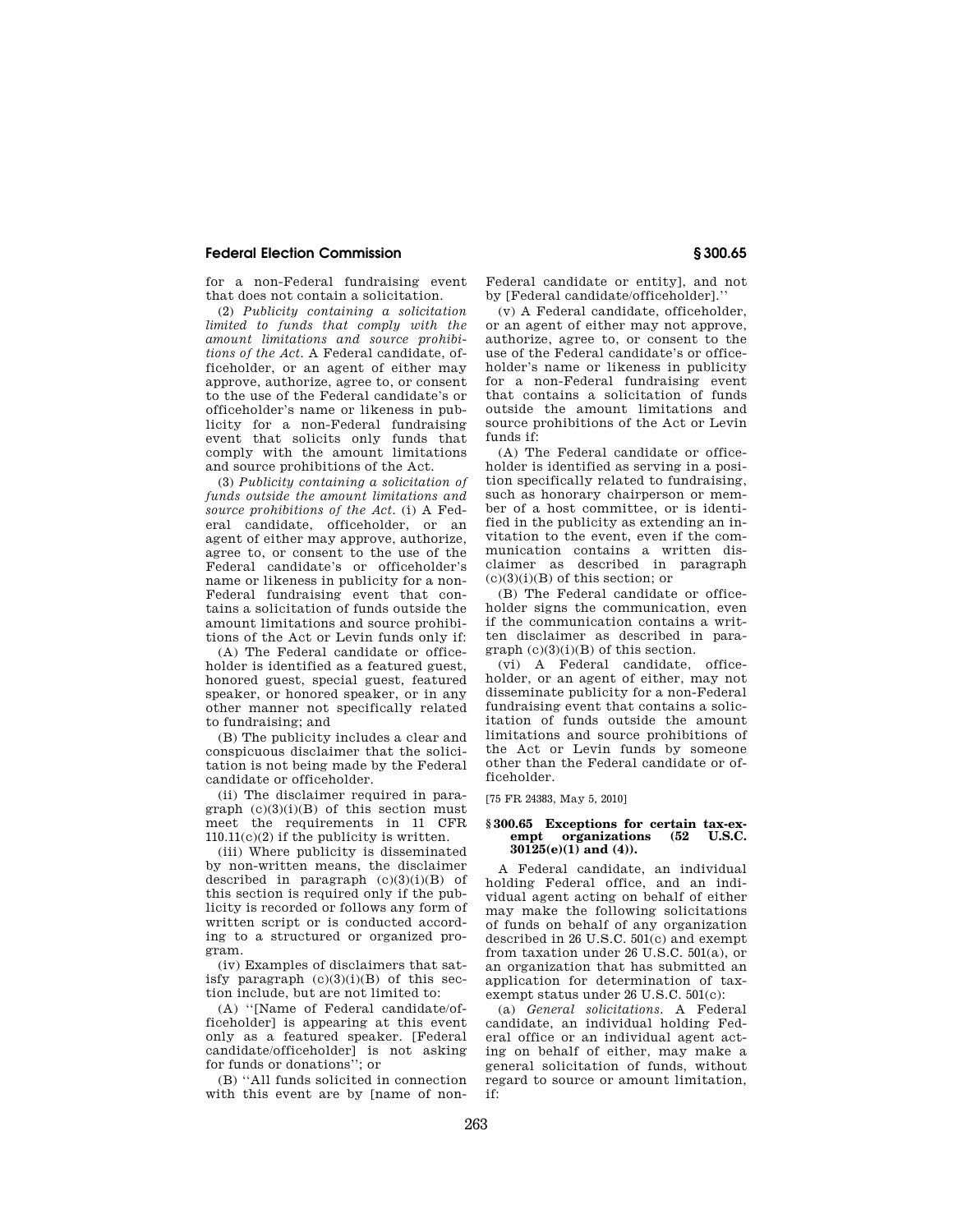(1) The organization does not engage in activities in connection with an election, including any activity described in paragraph (c) of this section; or

(2)(i) The organization conducts activities in connection with an election, but the organization's principal purpose is not to conduct election activities or any activity described in paragraph (c) of this section; and

(ii) The solicitation is not to obtain funds for activities in connection with an election or any activity described in paragraph (c) of this section.

(b) *Specific solicitations.* A Federal candidate, an individual holding Federal office, or an individual agent acting on behalf of either, may make a solicitation explicitly to obtain funds for any activity described in paragraph (c) of this section or for an organization whose principal purpose is to conduct that activity, if:

(1) The solicitation is made only to individuals; and

(2) The amount solicited from any individual does not exceed \$20,000 during any calendar year.

(c) *Voter registration, voter identification, get-out-the-vote activity and generic campaign activity.* This section applies to only the following types of Federal election activity:

(1) Voter registration activity, as described in 11 CFR  $100.24(a)(2)$ , during the period that begins on the date that is 120 days before the date a regularly scheduled Federal election is held and ends on the date of the election; or

(2) The following activities conducted in connection with an election in which one or more Federal candidates appear on the ballot (see 11 CFR  $100.24(a)(1)$ ), regardless of whether one or more State candidates also appears on the ballot:

(i) Voter identification as described in 11 CFR 100.24(a)(4);

(ii) Get-out-the-vote activity as described in 11 CFR 100.24(a)(3); or

(iii) Generic campaign activity as defined in 11 CFR 100.25.

(d) *Prohibited solicitations.* A Federal candidate, an individual holding Federal office, and an individual who is an agent acting on behalf of either, must not make any solicitation on behalf of any organization described in 26 U.S.C.

## **§ 300.70 11 CFR Ch. I (1–1–21 Edition)**

501(c) and exempt from taxation under 26 U.S.C. 501(a), or an organization that has submitted an application for determination of tax-exempt status under 26 U.S.C. 501(c) for any election activity other than a Federal election activity as described in paragraph (c) of this section.

(e) *Safe Harbor.* In determining whether a 501(c) organization is one whose principal purpose is to conduct election activities, including activity described in paragraph (c) of this section, a Federal candidate, an individual holding Federal office, or an individual agent acting on behalf of either may obtain and rely upon a certification from the organization that satisfies the following criteria:

(1) The certification is a signed written statement by an officer or other authorized representative of the organization with knowledge of the organization's activities;

(2) The certification states that the organization's principal purpose is not to conduct election activities, including election activities described in paragraphs (c) of this section.

(3) The certification states that the organization does not intend to pay debts incurred from the making of expenditures or disbursements in connection with an election for Federal office (including for Federal election activity) in a prior election cycle.

(f) If a Federal candidate, an individual holding Federal office, or an individual agent acting on behalf of either has actual knowledge that the certification is false, the certification may not be relied upon.

### **Subpart E—State and Local Candidates**

#### **§ 300.70 Scope (52 U.S.C. 30125(f)(1)).**

This subpart applies to any candidate for State or local office, individual holding State or local office, or an agent acting on behalf of any such candidate or individual. For example, this subpart applies to an individual holding Federal office who is a candidate for State or local office. This subpart does not apply to an association or similar group of candidates for State or local office or of individuals holding State or local office.